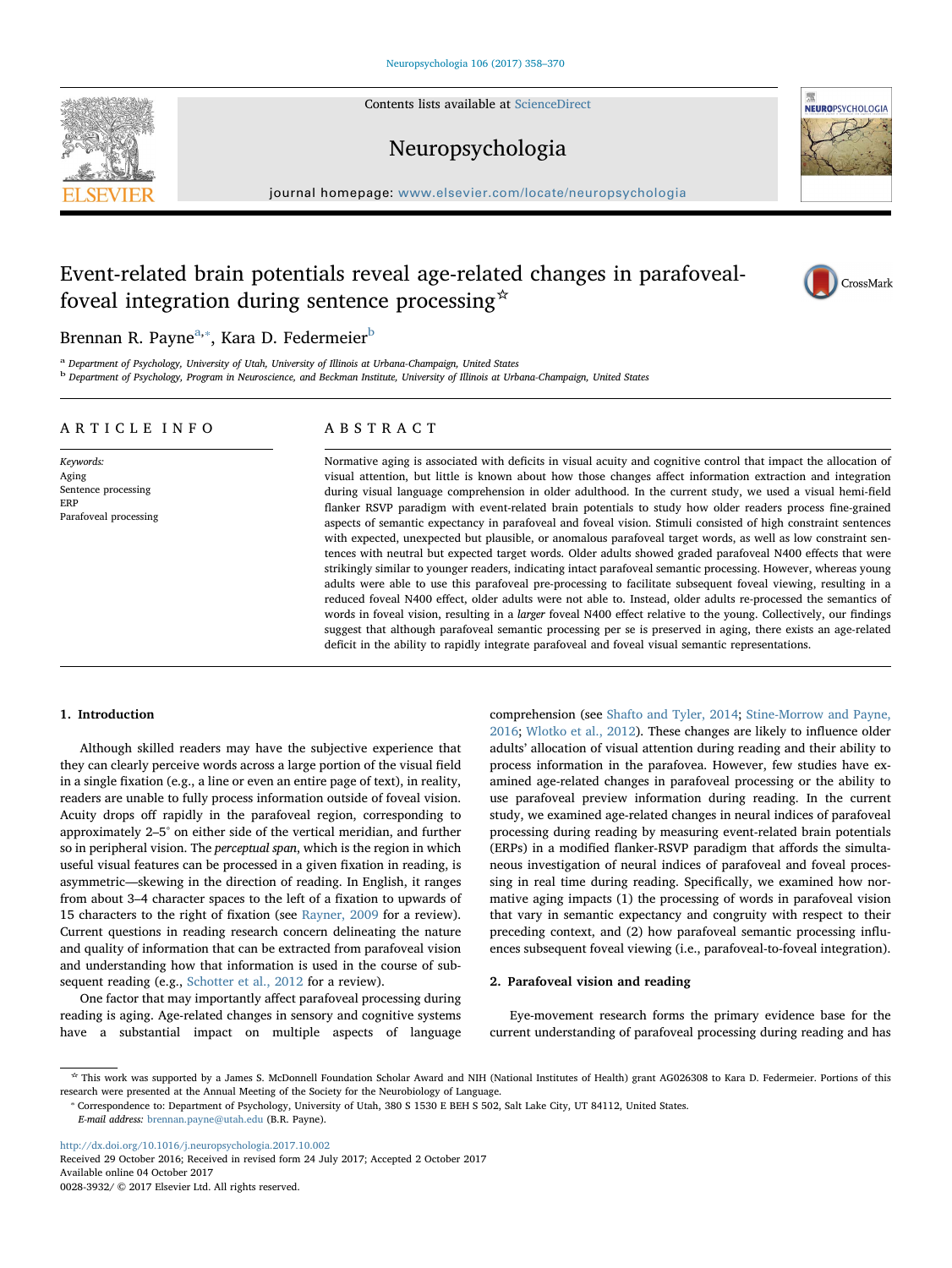provided valuable insight into how information across foveal and parafoveal vision is processed and integrated during reading [\(Clifton et al.,](#page-11-0) [2016;](#page-11-0) [Rayner et al., 2009;](#page-12-5) [Schotter et al., 2012](#page-12-1)). A number of clever eye-tracking paradigms have been developed to study the dynamics of the perceptual span and parafoveal processing in natural reading (see [Schotter et al., 2012,](#page-12-1) for a review). For example, in the gaze-contingent boundary change paradigm ([McConkie and Rayner, 1975](#page-12-6)), an invisible boundary is placed between the fixated word  $(n)$  and the word to the right of fixation  $(n + 1)$ . When the eyes cross the invisible boundary, a change in the display is triggered, which is used to manipulate the availability of useful parafoveal information. On selected trials,  $n + 1$  is initially replaced by a masking stimulus (e.g., a different word or a string of characters or X's) and, as the reader saccades from *n* to  $n + 1$ . the mask is replaced with the target word. Thus, the logic of this paradigm is that by comparing fixation durations and eye-movements on word  $n+1$  between conditions where different information was presented parafoveally, one can infer what kind of information was extracted from parafoveal vision. Indeed, this paradigm has revealed a characteristic parafoveal preview benefit: When a reader receives a valid preview of word  $n + 1$ , fixation durations on that word are 30–50 ms shorter relative to trials in which word  $n$  was initially replaced with an invalid mask, suggesting that some level of preprocessing of  $n + 1$ occurred when the eyes were fixating word  $n$  and that features of parafoveal and foveal words are rapidly integrated across successive saccades ([Hyönä et al., 2004; Schotter et al., 2012\)](#page-11-1), though at least a portion of this reflects a preview cost due to processing the invalid parafoveal masking stimulus (e.g., [Kliegl et al., 2013\)](#page-11-2).

Research using the boundary change paradigm while manipulating linguistic features of the parafoveal mask (orthographic, phonological, semantic) has largely formed the basis of our knowledge of the kind of information that can be extracted from parafoveal vision and integrated with subsequent foveal processing. This work has converged on the finding that readers can extract and integrate parafoveal orthographic information as well as abstract phonological codes (see [Vasilev and](#page-12-7) [Angele, 2017](#page-12-7) for a recent meta-analysis). However, early on, semantic information was thought to not be extracted from parafoveal vision. For example, a number of studies found no evidence for lexical priming from the parafoveal word [\(Rayner et al., 1986](#page-12-8); [Dimigen et al., 2012](#page-11-3)). Moreover, there was a lack of evidence for lexical or morphological parafoveal preview benefits in reading ([Bertram and Hyönä, 2007](#page-11-4); Inhoff [and Rayner, 1986](#page-11-5); [Altarriba et al., 2001](#page-11-6); [Rayner et al., 1986](#page-12-8); [Rayner et al., 2014](#page-12-9)).

More recent work, however, has found evidence for the extraction of semantic features from parafoveal vision. For example, morphologically rich languages such as Mandarin [\(Yan et al., 2009](#page-12-10)) and German ([Hohenstein et al., 2010](#page-11-7)) have provided evidence for semantic parafoveal preview. In English as well, a growing literature suggests that attention can be allocated to semantic processing in parafoveal vision. For example, semantic parafoveal effects are obtained when previews are available for short periods of time [\(Hohenstein et al., 2010\)](#page-11-7), when parafoveal previews are synonyms ([Schotter, 2013\)](#page-12-11), or when previews are embedded within highly constraining sentence contexts [\(Schotter](#page-12-12) [et al., 2015](#page-12-12); [Barber et al., 2010;](#page-11-8) [Barber et al., 2013](#page-11-9); [Veldre and](#page-12-13) [Andrews, 2015](#page-12-13)), with congruency-based parafoveal preview benefits observed in eye-movement behavior and electrophysiology (discussed in more detail below). Nevertheless, there is still ongoing debate regarding the nature and scope of semantic extraction from parafoveal vision ([Rayner et al., 2014; Clifton et al., 2016; Dimigen et al., 2012;](#page-11-0) [Johnson and Dunne, 2012](#page-11-0); [Snell et al., 2017\)](#page-12-14).

#### 3. Aging, parafoveal processing, and "risky" reading

Normative aging is associated with widespread changes in central and peripheral visual acuity (e.g., contrast sensitivity, retinal illumination, visual processing speed, and useful field of view), as well as an increased risk for the development of visual pathology (e.g., macular

degeneration, glaucoma, and cataracts; [Owsley, 2011](#page-12-15) for a review), all of which can lead to difficulties with reading fluency and comprehension with advancing age (e.g., [Sass et al., 2006;](#page-12-16) [Legge et al., 1992](#page-11-10); [Payne and Stine-Morrow, 2016\)](#page-12-17). At the same time, normative age-related neuroanatomical and functional changes, particularly in frontal and pre-frontal cortex, result in a range of declines in cognitive functioning, particularly for tasks that place strong demands on attention, executive control, and working memory (e.g., [Fabiani, 2012](#page-11-11); [Grady,](#page-11-12) [2008;](#page-11-12) [Fjell and Walhovd, 2010](#page-11-13)).

One way that normative age-related changes in sensory and cognitive function may affect visual language comprehension is by influencing how attention is allocated to foveal and parafoveal information (Rayner [et al., 2006](#page-12-18); [Payne and Stine-Morrow, 2012](#page-12-19)). Older adults not only read more slowly ([Payne and Stine-Morrow, 2012](#page-12-19); [Rayner et al.,](#page-12-18) [2006\)](#page-12-18), but also more variably ([Payne and Stine-Morrow, 2014\)](#page-12-20), and sometimes show greater rates of regressive eye-movements ([Rayner](#page-12-18) [et al., 2006,](#page-12-18) [2009](#page-12-5), [2013](#page-12-21)). In non-reading domains, aging is associated with less efficient uptake of extra-foveal information ([Ball et al., 1988;](#page-11-14) [Sekuler et al., 2000\)](#page-11-14). At the same time, only a small number of studies have examined the effects of aging on parafoveal processing in reading. These studies have revealed that older adults have a reduced and less asymmetric perceptual span ([Rayner et al., 2009](#page-12-5)), extract less information from the word immediately to the right of fixation in parafoveal vision ([Rayner et al., 2010;](#page-12-22) [Payne and Stine-Morrow, 2012](#page-12-19)), and are less capable of using parafoveal vision to guide reading when foveal processing is impaired (via an artificial foveal scotoma; [Rayner](#page-12-9) [et al., 2014\)](#page-12-9). At the same time, other research has found evidence for preserved parafoveal processing or even differential sensitivity to extrafoveal information in reading. For example, [Risse and Kliegl \(2014\)](#page-12-23) found that older adults were sensitive to lexical status two words to the right of fixation  $(n + 2)$ , and [Paterson et al. \(2013\)](#page-12-24) found that older adults showed sensitivity to manipulations of spatial frequency in reading that were more diffuse across the visual field than younger adults. Importantly, the amount of information derived from parafoveal vision in aging may be largely dependent upon the concurrent cognitive workload of foveal processing. For example, [Payne and Stine-Morrow](#page-12-19) [\(2012\)](#page-12-19) found that older adults showed comparable parafoveal preview benefits to young adults when the difficulty of foveal processing was low. However, when a substantial foveal load (i.e, [Henderson and](#page-11-15) [Ferreira, 1990;](#page-11-15) [Payne et al., 2016\)](#page-12-25) was induced, older adults' parafoveal preview benefits were differentially reduced relative to the young ([Payne and Stine-Morrow, 2012\)](#page-12-19), suggesting that either the extraction or integration of parafoveal information was disrupted in aging.

[Rayner et al. \(2006, 2009, 2013\)](#page-12-0) have argued that older adults adopt a series of strategies to compensate for age-related slowing of lexical processing, resulting in what has been termed risky reading. According to the risky reader theory, to maintain a fluent reading rate older adults rely differentially on noisy and incomplete parafoveal visual information to "guess" the identity of upcoming words, leading to increased word skipping rates. However, because of age-related declines in parafoveal visual acuity, parafoveal words are often incorrectly identified, resulting in a greater rate of disruption (e.g., regressions) to normal reading (though see [Choi et al., 2017\)](#page-11-16). In particular, [Rayner et al. \(2006\)](#page-12-18) have argued that older readers will differentially rely on prior contextual constraints to make inferences about lexical items in parafoveal vision, despite reductions in parafoveal perception. However, a substantial electrophysiological literature has amassed indicating that older adults do not use context as effectively as do young adults, and, in particular, are less likely to use contextual constraints to engage in anticipatory or predictive processing [\(Federmeier et al., 2002, 2010](#page-11-17); [Payne and Federmeier, 2017](#page-12-26); [Wlotko et al., 2012;](#page-12-4) see [Wlotko et al., 2010](#page-12-27) for a review). One limitation in comparing these bodies of work is that nearly all electrophysiological and neuroimaging research on age differences in visual language processing has used single word presentation, which precludes the utilization of parafoveal information during reading. At the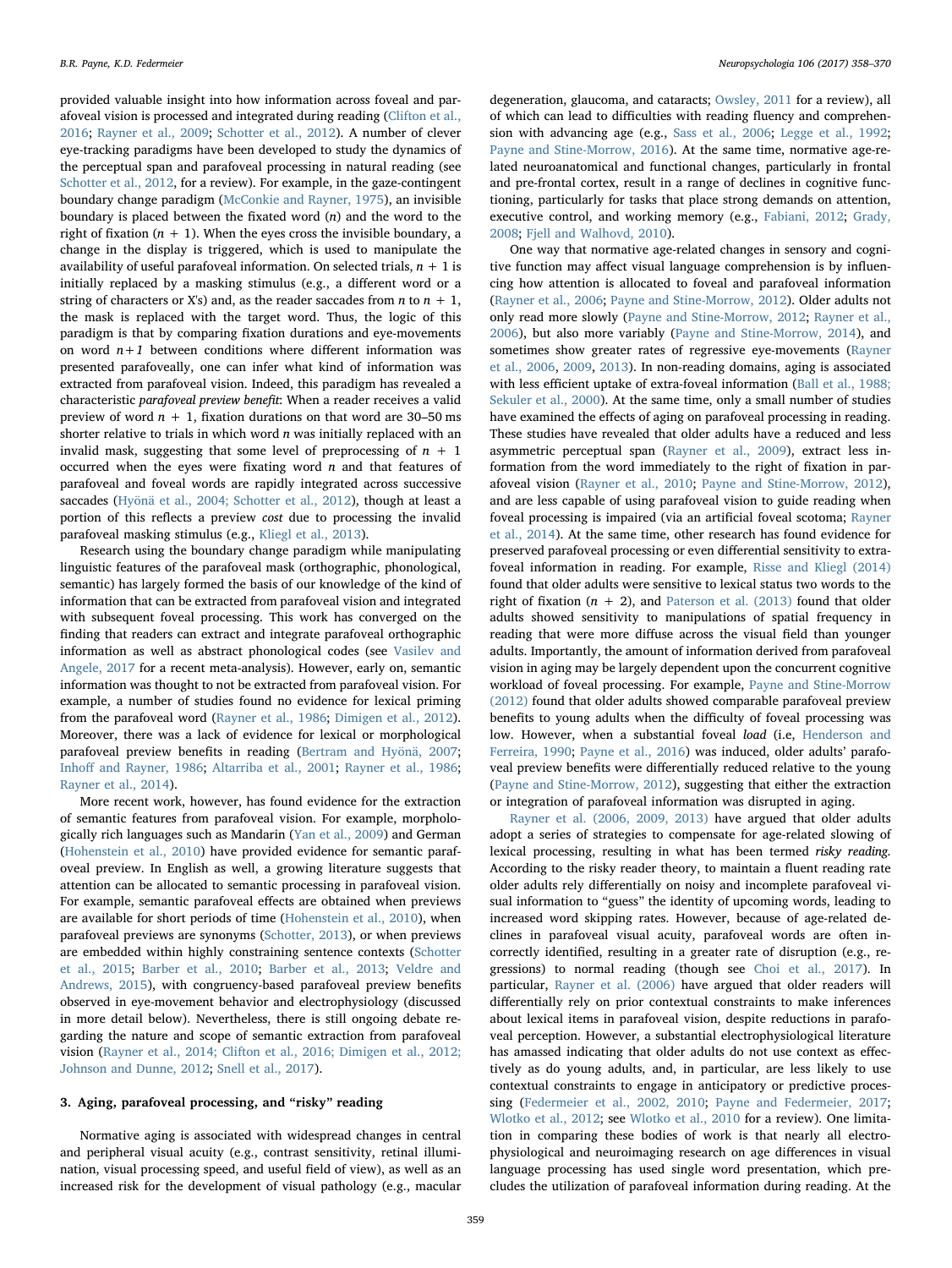same time, eye-tracking and ERP studies infer real-time context use from very different outcome measures in very different paradigms, and only a small number of studies have attempted to find converging evidence between methods (e.g., [Payne et al., 2016](#page-12-25)). Moreover, almost no research has directly investigated whether older adults show a qualitatively different reliance on or recruitment of parafoveal visual attention during reading, as predicted by the risky reader theory. Thus, it is unclear whether older adults are capable of using contextual constraints in real-time to identify parafoveal targets or to facilitate subsequent foveal processing. In the current study, we report the first event-related brain potential (ERPs) study to examine age-related differences in parafoveal processing during reading.

# 4. Event-related brain potential indices of parafoveal processing

One limitation of eye-tracking studies of parafoveal processing is that they almost all rely on paradigms that study the aftermath of that parafoveal processing. For example, the parafoveal preview benefit is used to draw inferences about the nature of information that was extracted from parafoveal vision based on measures derived from the subsequent foveal processing of words that were previously masked in parafoveal vision. In this way, it is difficult to dissociate stages of parafoveal perception per se from the integration of parafoveal and foveal representations using the parafoveal preview benefit alone (see also [Payne et al., 2016\)](#page-12-25). Indeed, effects of parafoveal manipulations during parafoveal processing (i.e., parafoveal-on-foveal effects) are rare in eye-movement studies. Such effects may only be rarely observed because of a lack of sensitivity of fixation durations to parafoveal processing, as parafoveal-on-foveal effects are sometimes observed for strong manipulations such as orthographic legality (e.g., [Drieghe, 2011](#page-11-18); [Drieghe et al., 2005;](#page-11-19) Inhoff [et al., 2000](#page-11-20); [Payne and Stine-Morrow, 2012](#page-12-19); [Pynte et al., 2004](#page-12-28)). Real-time parafoveal effects may also be obscured because of the timing properties of oculomotor programming, which can "smear" parafoveal effects across multiple words (e.g., [Risse and](#page-12-23) [Kliegl, 2014](#page-12-23); [Stites et al.,2013](#page-12-29); [Payne et al., 2016\)](#page-12-25). In contrast, ERPs provide a continuous ongoing measure of neural activity during both parafoveal and foveal visual processing, allowing for the separation of parafoveal perception from the integration of parafoveal and foveal representations ([Payne et al., 2016\)](#page-12-25). A major theoretical implication of the parafoveal preview benefit is that the effect arises through trans-saccadic integration ([Cutter et al., 2015](#page-11-21)), whereby information that is derived from parafoveal vision is used to facilitate subsequent foveal viewing through the integration of parafoveal and foveal visual representations across successive saccades. However, there is a lack of direct evidence that information derived during parafoveal processing directly influences subsequent foveal processing. That is, the parafoveal preview benefit in eye-tracking is used to infer what information was obtained during parafoveal processing based on measures obtained from foveal processing of that word, thus necessarily conflating parafoveal extraction and the integration of parafoveal and foveal information (see e.g., [Risse and Kliegl, 2014](#page-12-23)), ERPs may provide a useful tool for decomposing these separate stages of processing.

A number of recent studies have examined parafoveal processing in reading by using ERPs (e.g., [Barber et al., 2011, 2013;](#page-11-9) [Dimigen et al.,](#page-11-3) [2012, 2011](#page-11-3); [Kretzschmar et al., 2009;](#page-11-22) [Li et al., 2015](#page-11-23)). One approach to examining ERPs in reading has been to co-register electroencephalogram (EEG) and eye-tracking data within the same experiment to examine fixation-related potentials [\(Dimigen et al., 2012;](#page-11-24) [Kornrumpf et al., 2016](#page-11-24); [López-Peréz et al., 2016\)](#page-11-25). An alternative approach, first developed by Barber, Kutas, and colleagues ([Barber et al.,](#page-11-8) [2011, 2010, 2013](#page-11-8)), has been to modify the traditional ERP–RSVP paradigm by adding hemifield flankers in the left and right visual field, corresponding to the prior and subsequent word in the sentence, respectively. In this paradigm, participants fixate on a centrally presented word that is flanked in the right and left visual field by the preceding and following word, separated by 2° of visual angle (see [Section 6.3](#page-4-0) below and [Barber et al., 2011, 2013](#page-11-8)). On the immediately following trial, each word is shifted to the left, such that the sentence appears to progress successively across the screen from right to left. Although not naturalistic, this method has proven to be a useful tool for examining parafoveal processing during reading, providing a bridge between eye movement and ERP studies of language processing, while maintaining much of the experimental and EEG artifact control that is a strength of traditional ERP studies (i.e., homogeneity in visual input across trials, control and assessment of component overlap, reduction of eye-movement artifacts).

Moreover, ERPs provide a clear component to study manipulations of semantic features in parafoveal vision: the N400. The N400 is a component linked to meaning processing and initial access to semantic memory. It is part of the default response to any meaningful or potentially meaningful stimulus and is broadly sensitive to a whole host of factors that impact the ease of semantic memory access in non-linguistic domains, visual word recognition, and higher-order sentence processing (see reviews in [Kutas and Federmeier, 2000, 2011\)](#page-11-26). Indeed, one of the strongest determinants of N400 amplitude in sentence processing is a word's expectancy (as indexed by cloze probability; the proportion of people who give a particular word as the most likely completion of a sentence fragment; [Taylor, 1953](#page-12-30)). The N400 shows strong correlations with cloze-probability, with reduced (more positive) N400s to words with increasingly higher cloze probability, reflecting facilitation of semantic memory access based on the prior context ([Kutas and Hillyard, 1984](#page-11-27)).

It is not surprising then, that a number of FRP/ERP studies have focused on the N400 component to study parafoveal semantic processing. Indeed, studies using the flanker-word ERP paradigm have reliably found evidence for semantic modulations of the N400 to words presented in parafoveal vision in young adults ([Barber et al., 2010, 2013](#page-11-9); [Kornrumpf and Sommer, 2015;](#page-11-28) [Li et al., 2015](#page-11-23); [Stites et al., 2017](#page-12-31); [Zhang](#page-12-32) [et al., 2015](#page-12-32)). For example, semantically incongruent or unexpected parafoveal words embedded in moderately and strongly constraining sentence contexts elicit larger N400 amplitudes than do congruent words, an effect that mimics the semantic processing of words in foveal vision. In contrast, findings from FRP studies are more variable, with some studies finding evidence consistent with parafoveal semantic processing [\(Baccino and Manunta, 2005](#page-11-29); [López-Peréz et al., 2016](#page-11-25); [Kretzschmar et al., 2009\)](#page-11-22), but others finding no clear effects of semantic manipulations in parafoveal vision (i.e., [Dimigen et al., 2012;](#page-11-3) [Li et al.,](#page-11-23) [2015\)](#page-11-23).

Recently, [Stites et al. \(2017\)](#page-12-31) used the flanker ERP paradigm to examine whether the parafoveal N400 responds in a manner that is graded with respect to semantic expectancy (as is observed for the foveal N400) and to directly examine the effects of parafoveal processing on subsequent foveal viewing. Young participants read highly constraining sentence contexts wherein a target word was expected, unexpected but plausible, or anomalous, as well as neutral (low constraint) sentences, in which the target word was moderately expected. Findings revealed an N400 effect to the target word when it appeared in the parafovea that was clearly graded with respect to the target's cloze probability within the sentence context, showing that parafoveal N400 effects were impacted by target word expectancy in a manner that was highly consistent with prior research using only foveal presentation (see [Kutas and Federmeier, 2011](#page-11-30) for a review). This finding provided strong evidence for graded semantic processing in parafoveal vision in the young. Importantly then, when parafoveal targets subsequently appeared at central fixation, N400 amplitudes were reduced, and the graded cloze effect was substantially mitigated, suggesting that parafoveal semantic processing facilitated subsequent foveal semantic processing.

These findings are consistent with the claim that parafoveal and foveal visual representations are rapidly integrated (cf. [Cutter et al.,](#page-11-21) [2015\)](#page-11-21). Moreover, the ERP findings suggest a mechanism through which this rapid integration of parafoveal and foveal representations might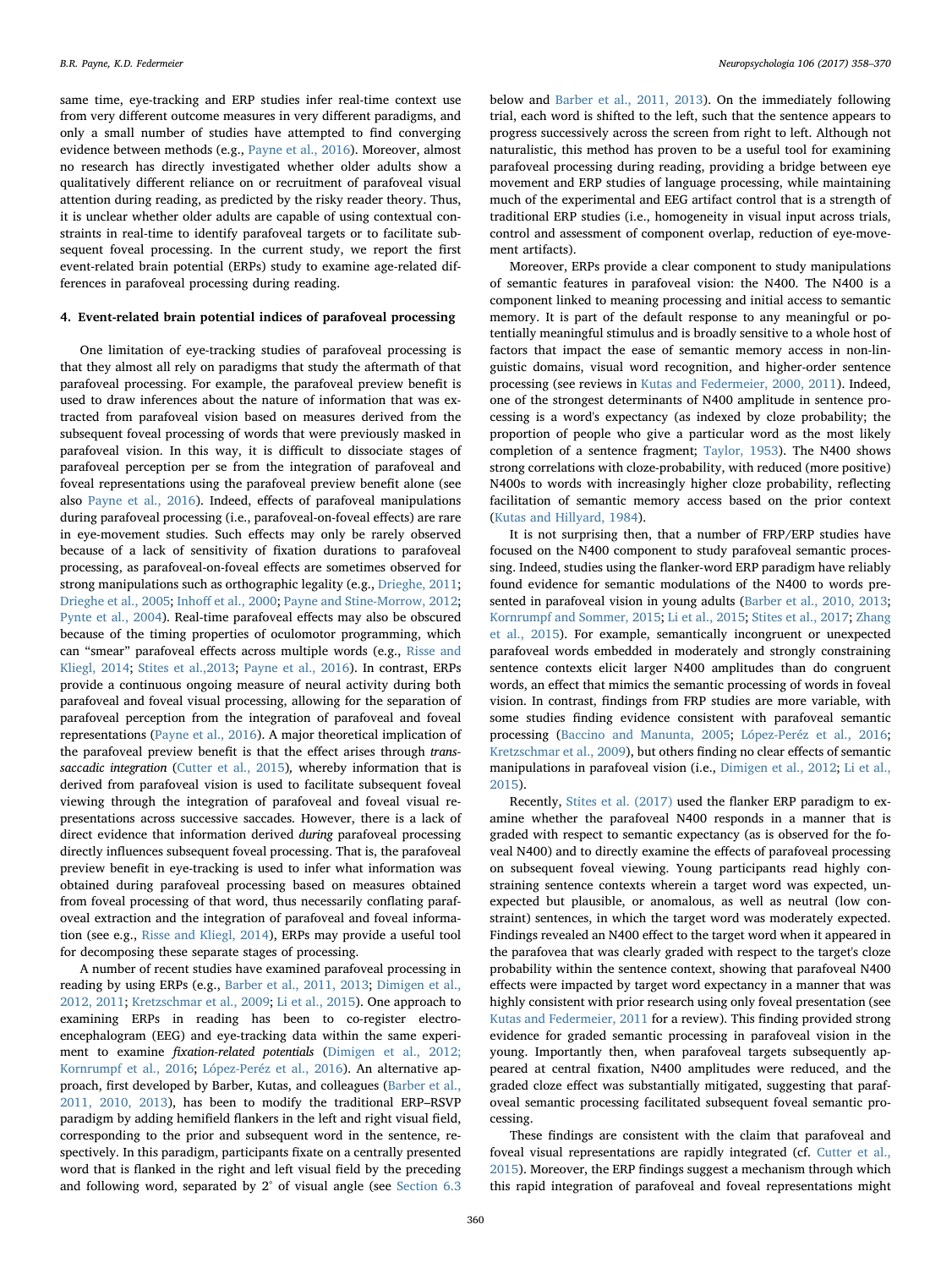occur: parafoveal words are activated in semantic memory as indexed by the N400, and this spreading activation primes the foveal presentation of the word, not unlike the effects of foveal repetition priming on the N400 ([Rugg, 1985](#page-12-33)). Thus, once the parafoveal semantic representation is activated, it does not have to be activated again to the same degree in foveal vision (see expanded discussion in [Stites et al.,](#page-12-31) [2017\)](#page-12-31).

# 5. Current study

To examine how neural indices of parafoveal and foveal word processing change with age during sentence reading, in the current study we used the materials and procedure from [Stites et al. \(2017\)](#page-12-31) with healthy and neurologically intact older adult participants. As described above, studies examining parafoveal semantic processing using ERPs have replicated sentential congruency effects on the N400 in parafoveal vision that are well-established in central vision. These wellcharacterized parafoveal N400 effects found in younger adults thus provide a reliable effect against which to compare older adults' neural responses to parafoveal semantic processing. Specifically, we aimed to examine (1) whether older adults are sensitive to semantic constraints in parafoveal vision, as revealed by the parafoveal N400 and (2) whether parafoveal semantic representations impact ERPs to subsequent foveal viewing in aging. If older adults are less likely to extract useful lexical information from parafoveal words, as would be suggested by the existing eye-movement literature (e.g., [Rayner et al., 2006\)](#page-12-18), then we would expect reduced parafoveal N400 effects in older age. If older adults do, however, extract semantics from parafoveal vision, it remains an open question whether they can use that parafoveal information to actively facilitate subsequent foveal processing, as we have previously demonstrated in young adults [\(Stites et al., 2017\)](#page-12-31).

# 6. Method

# 6.1. Participants

Twenty-four community dwelling older adults ( $M = 68.4$ ; Range: 65–79, 16 female) participated in the experiment and were compensated with a cash payment. All participants were right-handed as assessed by the Edinburgh inventory (Oldfi[eld, 1971\)](#page-12-34) and had an average of 15.7 years of education (Range: 12–18 years). Participants scored within normal corrected or uncorrected near visual acuity range, as assessed by the Rosenbaum vision test ( $M = 3.13$  points, Range = 3–5) and no participants reported visual impairments. All readers were monolingual speakers of English, with no consistent exposure to other languages before the age of five. Participants had no history of neurological or psychiatric disorders or brain damage and scored in the normal range on two common tests for clinical cognitive impairment. The Mini Mental State Exam (MMSE; [Folstein et al., 1975\)](#page-11-31), a brief 30 item cognitive impairment assessment often used in clinical settings to assess general cognitive function and risk for Alzheimer's dementia, was administered to the older adult participants. A score below 24 often indicates some risk for clinically relevant cognitive impairment. All participants in the current study scored in the normal range ( $M = 29.3$ , range 26–30), indicating that the sample was cognitively intact. Participants also completed the Montreal Cognitive Assessment (MoCA, [Nasreddine et al., 2005\)](#page-12-35), which has been used as a clinical instrument to assess the presence of mild cognitive impairment. Moreover, the MoCA and has been used to predict amnestic MCI-related language comprehension difficulties [\(Payne and Stine-Morrow, 2016](#page-12-17)). Although the appropriate cut-off score for cognitive impairment in the MoCA is more variable across samples (e.g., [Waldron-Perrine and Axelrod,](#page-12-36) [2012\)](#page-12-36), individuals scoring below 20 are generally considered to be at increased risk for MCI. The participants in the current experiment again scored in the normal range on the MoCA  $(M = 27.2,$  range 24-30). Finally, participants completed two tests of verbal fluency (phonemic and category fluency; [Benton and Hamsher, 1978](#page-11-32)). Participants generated 50.46 words in the phonemic fluency task (range: 27–69) and 66.13 words (range: 37–94) in the category fluency task. These scores are comparable to the performance of age and education matched samples [\(Tombaugh et al., 1999](#page-12-37)).

To directly compare ERP and performance data of the older adults in the current study to a healthy young sample, we present an additional supplementary age-comparative analysis by pooling data from the prior experiment in our lab adopting the exact same stimuli, protocol, and analysis procedures as this experiment with a sample of healthy young adults ([Stites et al., 2017\)](#page-12-31). In that study, twenty-four participants (19 male, mean age =  $20.7$  years, range: 18–25 years) from the University of Illinois participated for course credit. All participants were native speakers of English, were right-handed as assessed by Edinburgh handedness inventory (Oldfi[eld, 1971](#page-12-34)), and had no history of neurological disease or psychiatric disorders. Young adults had an average of 13.37 years of education (Range: 12–18 years) which was significantly lower than that of the old,  $t(46) = 3.96$ ,  $p < .001$ .

# 6.2. Materials

Experimental sentences included 180 highly constraining sentences and 60 low constraint control sentences. These stimuli were identical to those used in [Stites et al. \(2017\)](#page-12-31) and [Payne et al. \(2016\)](#page-12-25) and were adapted from [Federmeier et al. \(2007\).](#page-11-33) For the highly constraining sentence contexts, sentences were identical up to the target word across all conditions. Highly constraining sentence contexts were continued with either the most expected word (mean cloze = .87), an unexpected but plausible word of the same grammatical class (mean cloze = .06), or a semantically anomalous word. Semantically anomalous words were drawn from the same grammatical class as the unexpected target words and were matched on perceived concreteness and imageability, based on norms collected from the MRC Psycholinguistics Database ([Wilson, 1988\)](#page-12-38), as well as on frequency measures derived from multiple sources: [Francis and Kucera \(1982\)](#page-11-34) norms, the English Lexicon Project Hyperspace Analogue to Language norms [\(Balota et al., 2007](#page-11-35)), and the Corpus of Contemporary American English (CoCa, [Davies, 2008](#page-11-36)). The expected words, however, were slightly shorter than the incongruent words, which, in turn, were slightly shorter than the unexpected words. Note, however, that because the parafoveal manipulation is defined based on degrees of visual angle (see [Section 6.3](#page-4-0) below), there is no confound between target word length and degree of parafoveal eccentricity.

Additionally, there were 60 neutral low constraint experimental sentence frames that always contained their most expected completion (mean cloze = .23). Including these items allows us to examine the parafoveal N400 to low-to-moderately expected continuations and also ensures that half of the sentences presented to subjects did not violate readers' predictions about upcoming targets, and contained no unexpected or anomalous words. Expected words in the low constraint sentences also did not differ from the high constraint expected words in terms of frequency, concreteness, or imageability, although they were longer than the targets in the high constraint sentences,  $t(59) = -2.76$ ,  $p < .01$  (which again, is not confounded with visual eccentricity). In each of the three high constraint conditions, the parafoveal target word was preceded by an identical pre-target word (mean length: 3.5 characters), which, in most sentences, was a short function word or pronoun (i.e., a, the, to). The targets in the low constraint sentences were preceded by similar short pre-target function words or pronouns (mean length: 3.0 characters).

Sentences ranged in length from 7 to 27 words  $(M = 14.58)$ . To assess ERP effects following the target word's appearance in the parafovea, continuations were written for every sentence (high constraint contexts mean continuation length  $= 5$  words, range: 2–11; low constraint contexts mean  $= 4.4$  words, range: 3–7). For the high constraint sentences, the same continuations were used after expected, unexpected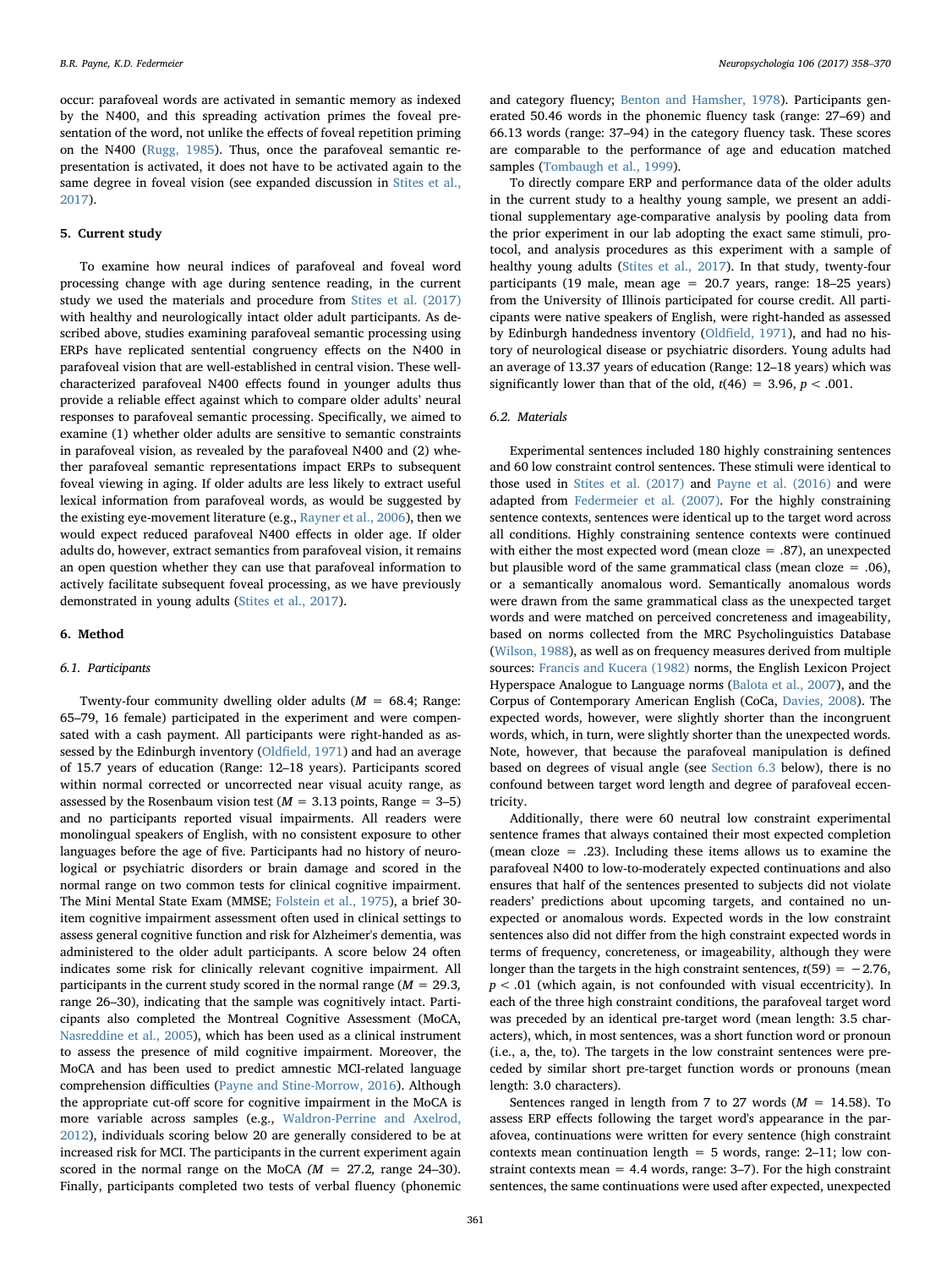but plausible, and anomalous words; these were judged by the three experimenters to be plausible following both the expected and unexpected endings. Similar continuations were created for the low constraint contexts. The majority (85%) of the immediately post-target words were high frequency function/closed class words (e.g., after, because, with), and the rest of the post-target words were distributed across nouns (2%), verbs (2%), adjectives (4%), and adverbs (7%). Further detailed stimulus characteristics and the results of a full norming study on these stimuli in younger adults are described in detail in [Stites et al. \(2017\)](#page-12-31) and are thus not repeated here.

# <span id="page-4-0"></span>6.3. Procedure

The procedure adopted here was identical to that in [Payne et al.](#page-12-25) [\(2016\)](#page-12-25) and [Stites et al. \(2017\)](#page-12-31). Participants were seated 85 cm from a 21 in. CRT computer monitor in a dim, quiet testing room. As in prior flanker ERP studies ([Barber et al., 2011, 2013; Stites et al., 2017; Payne](#page-11-8) [et al., 2016\)](#page-11-8) sentences were presented serially in triads, with the target word appearing at central fixation, flanked bilaterally by the upcoming word in the sentence to the right, and the preceding word to the left. Participants were informed that multiple words and symbols would appear to the left and right of the central word but to keep their fixation on the word presented at the center of the screen and read each sentence for comprehension, because there would be a recognition memory test at the end.

At the viewing distance, 3.5 letters subtended one degree of visual angle. The beginning letter of the right parafoveal word and the final letter of the left parafoveal word were anchored so as to appear at 2° of visual angle from the center of the screen. Each trial began with a series of fixation crosses  $("++++")$  that remained on the screen for a duration that was jittered from 500 to 1500 ms. Each triad was visible on the screen for 100 ms, with an inter-stimulus interval of 350 ms (cf. [Barber et al., 2013](#page-11-9)). This short stimulus duration also minimized the possibility that participants could make a saccade to the parafoveal word within the amount of time that it was visible on the screen. The experiment began with a practice block of nine sentences to allow participants to become accustomed to the experimental procedure. The practice block could be repeated if participants made an excessive number of eye movements, and they were continually given feedback about reducing eye movements throughout the experiment. The 240 sentences were divided into 6 blocks of 40 sentences each. Each recording block took approximately 7 min to complete, and short breaks were offered between each block. At the end of the experiment, participants completed a sentence recognition memory test. This test consisted of 160 sentences frames with a sentence-medial word left out, 80 of which appeared in the study (20 each from the high constraint expected, unexpected, and anomalous, and the low constraint sentences) and 80 that did not. For each sentence, subjects had to first indicate whether or not they saw the sentence frame in the study. For items they marked as having seen, they then had to fill in the blank with the word that completed the sentence in the study.

# 6.4. EEG recording and processing

EEG was recorded from twenty-six evenly-spaced silver-silver chloride electrodes embedded in an Electro-Cap (following the same montage as in [Federmeier et al., 2007\)](#page-11-33). Electrodes were referenced online to the left mastoid and re-referenced off-line to the average of the right and left mastoids. In addition, one electrode (referenced to the left mastoid) was placed on the left infraorbital ridge to monitor for vertical eye movements and blinks, and another two electrodes (referenced to one another) were placed on the outer canthus of each eye to monitor for horizontal eye movements. Electrode impedances were kept below 5 kΩ. The continuous EEG was amplified through a bandpass filter of .02–100 Hz and recorded to hard disk at a sampling rate of 250 Hz.

to 1600 ms post-stimulus onset, such that the epoch contained target words in parafoveal and foveal vision. EEG epochs were examined for artifacts (amplifier blocking, signal drift, eye movements, eye blinks, or muscle activity), which were rejected off-line before averaging, using individually selected thresholds through visual inspection of the data. Special care was taken to set very sensitive thresholds for detecting and rejecting trials that contained lateral eye movements within the timewindow that the parafoveal stimuli were presented on the screen, to ensure that flanker words were not directly foveated. We took steps to ensure that data contained as few eye movements as possible, to ensure that our findings represent circumstances in which readers were actually fixating the central word (and did not, for example, only fixate the right-most word). First, triads were only visible on the screen for 100 ms with a 350 ms ISI. Because it takes approximately 200 ms to program and execute an eye movement, this short stimulus duration would have provided insufficient time for participants to make a saccade from the centrally presented word to the parafoveal word. Second, stringent artifact rejection procedures were undertaken to ensure the removal of trials that contained eye movements while the target word was present on the screen. Individualized thresholds were separately determined for each participant through visual inspection of the ERPs to identify trials with obvious eye movements in the bipolar HEOG; these thresholds were then applied to every trial for that participant, such that all trials with eye movements were removed prior to performing data analysis. Average residual eye movements in right and left EOG within the stimulus presentation window (100 ms following stimulus onset) were then calculated. Residual EOG was less than 3μV for the congruity violation effect for all subjects, corresponding to an eye rotation of less than ± .1° (see [Woodman and Luck, 2003;](#page-12-39) [Lins et al.,](#page-11-37) [1993\)](#page-11-37).

For participants who had an excessive number of trials containing eye blinks ( $n = 4$ ), those epochs were blink corrected using a PCAbased Wiener linear spatial filter ([Dale, 1994](#page-11-38)) and added back into the artifact-free epochs for averaging. One subject was dropped following artifact detection for an excessive number of artifacts (> 50%), leaving  $N = 23$  older adults for analysis. Artifact-free ERPs were averaged separately for each subject by stimulus type after subtraction of the 100 ms pre-stimulus baseline. On average, a total of 19% ( $SD = 11$ %; range across subjects 2–44%) of words were marked as artifacts and not included in subsequent analyses. Prior to statistical analyses, ERPs were digitally filtered with a low-pass filter of 30 Hz.

### 7. Results

#### 7.1. Recognition memory

The older adult participants correctly recognized an average of 43% of the experimental sentences and false alarmed to an average of 8% of lure sentences. Signal detection sensitivity was calculated using the Aindex (see [Zhang and Mueller, 2005](#page-12-40)), a non-parametric alternative to the common d′ index. Mean A was .79, 95% CI [.76, .81], indicating that the older adult participants were successfully discriminating between old and new sentences. Thus, participants appeared to be attending to the experimental materials. To compare sentence recognition memory of the current older adult sample to the performance of young adults, we compared signal detection sensitivity to the younger adults from [Stites et al. \(2017\).](#page-12-31) Young adults from that sample showed a 53% hit rate for correctly recognizing experimental sentences, but showed a slightly higher false alarm rate than the old, at 13%, yielding a numerically smaller but not statistically significantly different A-index of .77, 95% CI [.69, .85]. Therefore, younger and older adults showed quite comparable overall behavioral performance.

#### 7.2. Event-related brain potentials

Epochs of EEG data were taken from 100 ms before stimulus onset

[Fig. 1a](#page-5-0) shows grand-average ERPs at representative electrode sites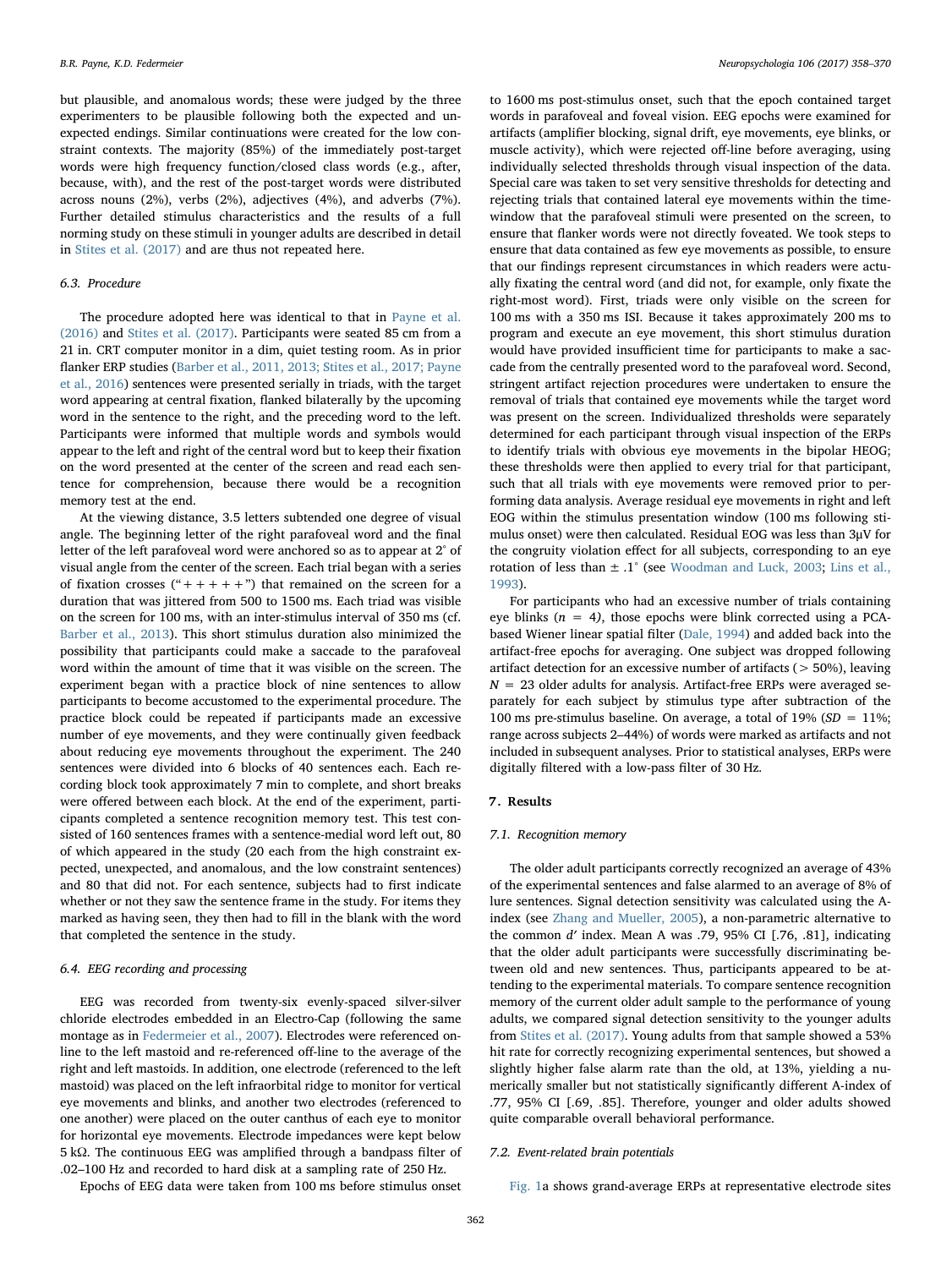<span id="page-5-0"></span>

Fig. 1. (a) Grand average event-related brain potentials at representative electrode sites. The time window encompasses both parafoveal and foveal viewing for high constraint sentences with expected, unexpected, and anomalous target words and target words in low constraint contexts. Time 0 indicates when the critical target appeared in parafoveal vision. This is followed at 450 ms by the subsequent triad, in which the target appeared in foveal vision, marked in the diagram as "foveal onset". (B) Scalp distribution of the effect of expectancy (unexpected – expected) and congruity (anomalous – expected) violations on parafoveal and foveal N400 responses and on the late positivity following foveal viewing.

(left medial and right medial: prefrontal, central, parietal, and occipital) time-locked to the onset of the critical word triad for all four target word conditions presented initially in parafoveal vision. Typical neural responses were observed for visual stimulation in older adults: early sensory components included the posterior P1, N1, and P2, and the anterior N1 and P2. Following the sensory components, a late negative-going wave, the N400, was observed, onsetting around 350 ms with a peak around 500 ms, displaying a somewhat delayed latency relative to younger adults, a pattern commonly observed in aging studies ([Federmeier et al., 2003](#page-11-39); [Wlotko et al., 2012](#page-12-4)). Replicating prior work on the parafoveal N400 with younger adults [\(Stites et al., 2017](#page-12-31)), the N400 was graded in amplitude based on the expectancy of the parafoveal target.

The following triad, in which the parafoveal target moved into foveal vision, was presented at 450 ms following onset of the target triad. Sensory potentials to the foveal target (most notably the posterior-occipital P2) were observed following the offset of the parafoveal N400 effect. The N400 to the foveal target onset at approximately 800 ms post parafoveal target-onset, which corresponded to 350 ms post fovealtarget onset. Interestingly, the pattern in foveal vision appeared quite similar to the pattern observed in parafoveal vision, with older adults again showing a robust and graded, although slightly reduced, N400 effects of expectancy in foveal vision. Finally, a broadly distributed positivity followed the foveal N400, with unexpected and anomalous conditions more positive than the expected and low constraint conditions. This effect is generally consistent with other reports finding late positive potentials indexing costs of semantic violations ([DeLong et al.,](#page-11-40) [2014;](#page-11-40) [Federmeier et al., 2007](#page-11-33); [Federmeier et al., 2010](#page-11-17); [Kuperberg,](#page-11-41) [2007;](#page-11-41) [Payne and Federmeier, 2017;](#page-12-26) [Van Petten and Luka, 2012\)](#page-12-41), but may also (or additionally) reflect a sustained negativity to the expected items, which has been observed in both younger and older adults ([Wlotko and Federmeier, 2012\)](#page-12-42). [Fig. 1b](#page-5-0) presents the scalp distribution of the canonical expectancy violation (unexpected – expected) and congruity violation (anomalous – expected) effects for the parafoveal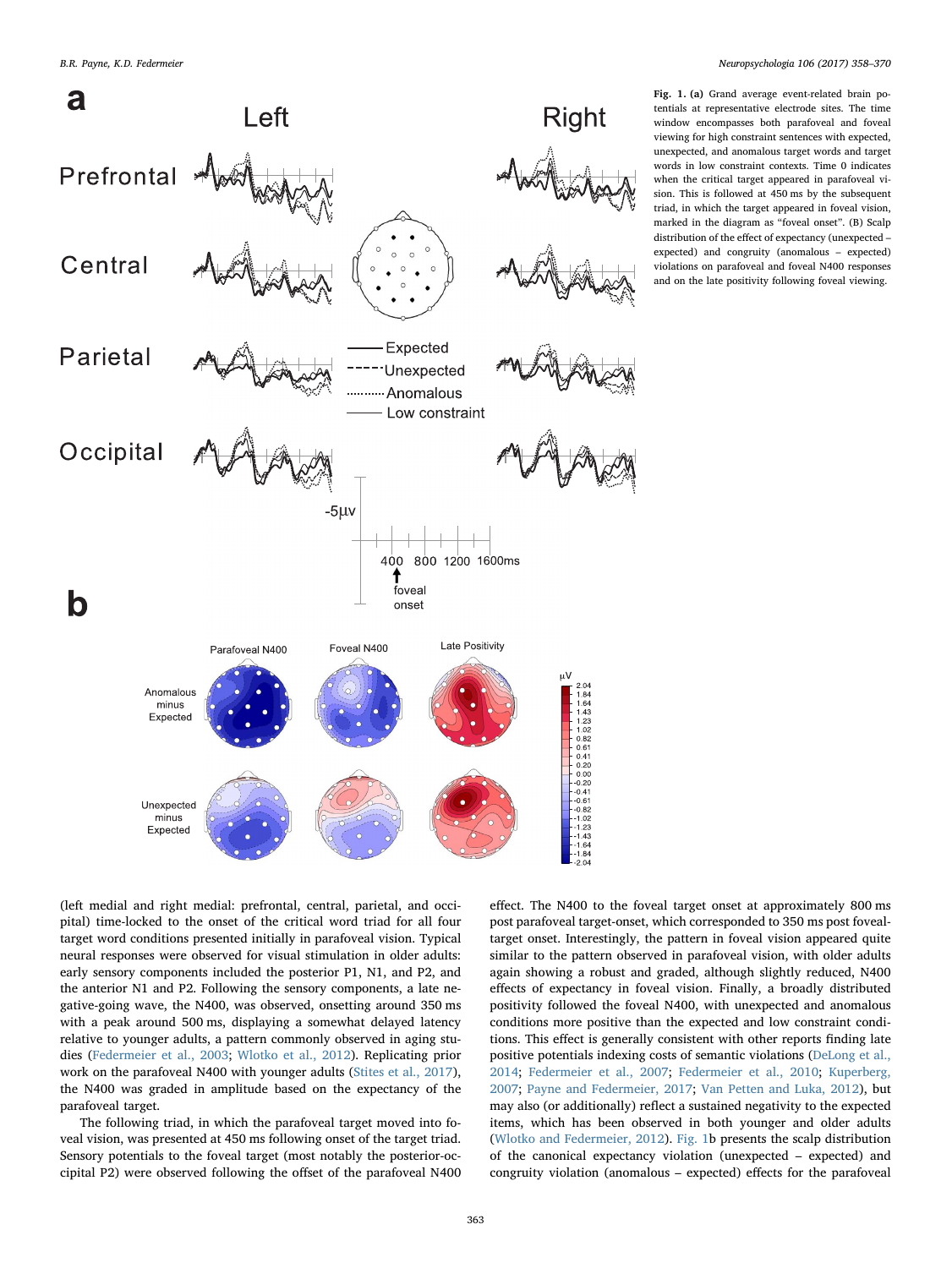#### <span id="page-6-1"></span>Table 1

Mean N400 amplitudes in older adults as a function of Expectancy and Foveality.

|                                                       | Parafoveal                         |                              | Foveal                       |                              |
|-------------------------------------------------------|------------------------------------|------------------------------|------------------------------|------------------------------|
| Constraint                                            | м                                  | SD                           | м                            | SD                           |
| Expected<br>Low constraint<br>Unexpected<br>Anomalous | .37<br>$-.58$<br>$-.80$<br>$-1.26$ | 1.30<br>1.34<br>1.39<br>1.34 | 1.31<br>.46<br>.22<br>$-.26$ | 1.52<br>1.42<br>1.88<br>1.70 |

N400, the foveal N400, and the late positivity following the foveal N400.

# 7.3. Parafoveal and foveal N400 condition differences

Time-window ROI selection of the N400 was conducted based on inspection of the aggregate grand average across all trials (see [Brooks](#page-11-42) [et al., 2017](#page-11-42)), a waveform computed by aggregating all trials across all subjects and conditions, which allows for visualization of overall ERP component morphology independently from condition differences in ERP components, thus reducing the risk for increased Type-I error. An a priori ROI window length (200 ms) was used based on prior work defining N400 component activity as maximal between 300 and 500 ms (cf. [Kutas and Federmeier, 2011](#page-11-30)). The aggregate waveform revealed that the N400 component peak occurred at approximately 500 ms, later than what is typically observed in younger adults. This is consistent with a substantial number of studies showing a later peak amplitude of the N400 in aging (see [Wlotko et al., 2010](#page-12-27) for a review). As such, the parafoveal N400 window was chosen from 400 to 600 ms post parafoveal onset. The foveal N400 window was then computed by aligning the N400 window to foveal onset  $(400-600 \text{ ms } + 450 \text{ ms } SOA =$ 850–1050 ms). The same 15 central and posterior electrode sites as in [Stites et al. \(2017\),](#page-12-31) were selected for analyses of the N400.

We adopted a two-stage approach to analyzing condition differences on parafoveal and foveal N400 effects (see also [Stites et al., 2017\)](#page-12-31). First, effects of expectancy are reported in a traditional sentence-condition level analysis on the subject grand-averaged ERPs. Subject mean amplitudes for the parafoveal and foveal N400 effect were submitted to separate linear mixed-effects models using the lme4 package ([Bates,](#page-11-43) [2010\)](#page-11-43) in the R language for statistical computing. The (sum-contrast coded) fixed factor of expectancy was the critical factor of interest (with 4 levels: high constraint expected, low constraint expected, unexpected but plausible, anomalous). Random intercepts were defined for subjects and electrodes, and a random slope for the Expectancy factor was included in the models, excluding covariance terms between random intercepts and slopes (cf. [Barr, 2013;](#page-11-44) [Barr et al., 2013](#page-11-45); [Bates et al.,](#page-11-46) [2015;](#page-11-46) [Matuschek et al., 2017\)](#page-12-43). Note that, because analyses are conducted on subject-mean amplitudes, as in traditional ERP experiments, these models are analogous to repeated-measures ANOVAs, but with an additional random effect for channel site (see [Payne, Lee, and](#page-12-44) [Federmeier, 2015](#page-12-44)), and do not require a sphericity correction because the homogeneity of effect variances is modeled specifically in the random-effects structure (see [Barr et al., 2013](#page-11-45) for more discussion).<sup>[1](#page-6-0)</sup>

We then followed up on effects of the expectancy factor by specifically testing the prediction that N400 amplitudes are graded as a function of expectancy. Single-trial ERP amplitudes from the same

fifteen posterior channels were submitted to an item-level linear mixedeffects model (cf. [Payne et al., 2015\)](#page-12-44) with single-word target cloze probability treated as an item-varying continuous predictor, using the same procedure as in [Stites et al. \(2017\).](#page-12-31) Models were fit with random intercepts for subjects, items, and channels, and slope adjustments for the cloze predictor across subjects and channels (excluding correlations between random intercepts and slopes to reduce model complexity; [Barr, 2013\)](#page-11-44). There were not random slopes for cloze at the item level because each item had only one cloze value. Additionally, the covariates of word length, frequency, concreteness and imageability were also included in the model to adjust for the influence of these item-level factors on the N400. All covariates were standardized. All trials with artifacts that were excluded from the subject-mean analyses were also excluded from the linear mixed model, as well as single trials with extreme amplitudes ( $> \pm 3SD$ ).

Results on the parafoveal N400 revealed a robust omnibus effect of the expectancy factor,  $\chi^2(3) = 47.85$ ,  $p < .001$ , indicating differences in the N400 amplitude elicited across these four conditions. [Table 1](#page-6-1) shows mean amplitudes across all four conditions, which were clearly graded by contextual fit in parafoveal vision, with the largest (most negative) N400 amplitudes observed to anomalous items, followed by unexpected but plausible, low constraint, and then expected items. Supporting this, results of the single-trial analysis showed a significant effect of target word cloze probability on the parafoveal N400 ( $b = .36$ , 95% CI [.20, .52],  $t = 4.37$ ;  $\chi^2(1) = 14.38$ ,  $p < .001$ ) such that more expected words showed smaller single-trial N400 amplitudes (i.e., more positive, see [Fig. 2\)](#page-7-0). In general then, the N400 amplitude elicited by parafoveal target words showed the same graded sensitivity to cloze probability as has been documented in younger adults.

When the target word was subsequently foveated, results again revealed a robust effect of expectancy on the subject-average ERPs,  $\chi^2(3)$  $= 28.26$ ,  $p < .001$ . [Table 1](#page-6-1) shows that mean amplitudes of the conditions were again clearly graded by contextual fit of the foveal word, with the largest (most negative) N400 amplitudes to anomalous items, followed by unexpected but plausible, low constraint, and then expected items. Note that there was an overall mean-shift of N400 activity, with all N400s appearing more positive in foveal vision. This reflects the overall low-frequency positive shift on the entire ERP (observed in [Fig. 1](#page-5-0)) that impacted all conditions similarly, and is not uncommon in examining long-average multi-word ERP epochs (e.g., [Van](#page-12-45) [Petten and Kutas, 1990](#page-12-45)). The N400 effects riding on top of the slow positive deflection show reliable condition differences at the foveal word. Indeed, results from the single trial analysis again showed a reliable, graded foveal cloze probability effect ( $b = .25$ , 95% CI [.04, .46],  $t = 2.30$ ;  $\chi^2$  (1) = 4.95,  $p < .01$ ), indicating decreasing N400 amplitudes with increasing expectancy. This robust foveal N400 effect is in striking contrast to the pattern observed for young adults ([Stites](#page-12-31) [et al., 2017](#page-12-31)), wherein the N400 showed no reliable effect of cloze probability at foveal vision following a reliable parafoveal preview (see also [Barber et al., 2010](#page-11-8), [Dimigen et al., 2012,](#page-11-3) [Li et al., 2015,](#page-11-23) [Kornrumpf](#page-11-47) [et al., 2016](#page-11-47) for evidence of a global reduction of the foveal N400 with valid parafoveal previews in the young). [Fig. 2](#page-7-0) graphically represents the reliable effects of cloze probability on single-trial N400 amplitudes in both parafoveal and foveal vision in older adults, illustrating best fit linear functions of cloze probability on single-trial N400 amplitudes.

To more directly compare the young and old N400 effects across parafoveal and foveal vision, in the next section, we describe a supplemental analysis pooling data from the current experiment and from [Stites et al. \(2017\).](#page-12-31)

#### 7.4. Direct age-group comparison of foveal-parafoveal N400

[Fig. 3a](#page-8-0) plots the ERPs from a representative midline parietal channel in the older sample and in the young sample from [Stites et al.](#page-12-31) [\(2017\).](#page-12-31) This figure clearly shows that the graded parafoveal N400 effect is similar in both young adults and older adults. In foveal vision,

<span id="page-6-0"></span> $1$  In [Stites et al. \(2017\)](#page-12-31), analyses of condition differences in the subject-average ERPs were conducted via RM-ANOVA. In the current study, linear mixed-effects models were used to analyze not only the single-trial mean amplitudes, but also the subject-average ERPs, given the benefits of the increased flexibility to accommodate a more complex random-effects variance-covariance structure (see text for details). Note however, that applying a traditional RM-ANOVA model to the current data yields nearly identical results to the linear mixed-effects models. The main effect of Expectancy was significant in both parafoveal vision ( $F(3, 66) = 10.82$ ,  $p < .001$ ) and foveal vision ( $F(3, 66) = 6.22$ ,  $p < .001$ ), consistent with the mixed-model analyses.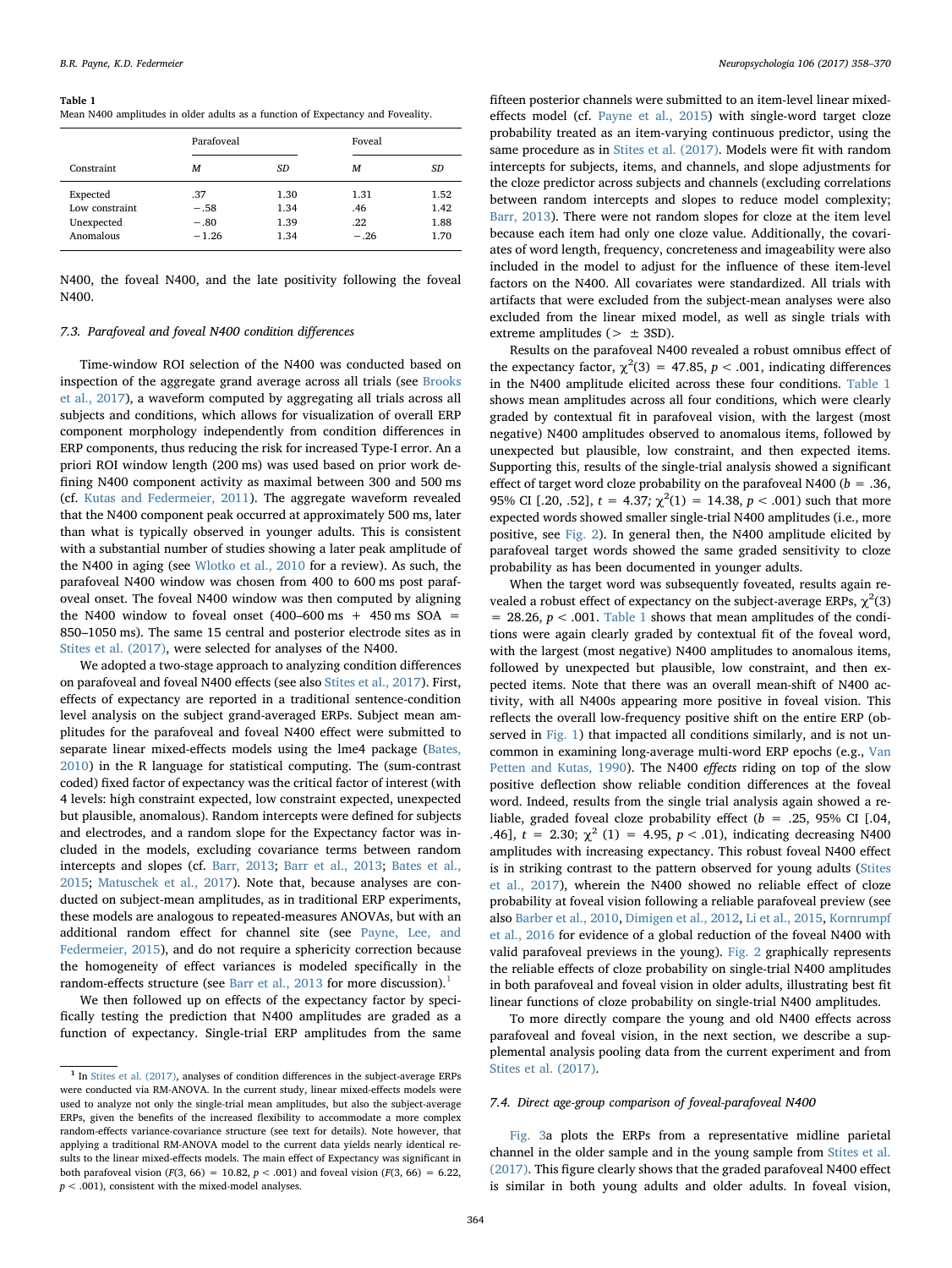<span id="page-7-0"></span>

Fig. 2. Results of item-level N400 amplitude by cloze probability and foveality. The slope of the cloze effect is plotted for the parafoveal N400 (red) and foveal N400 effect (blue). Note that negative is plotted up, for ease of comparison with the ERP plots. N400 amplitudes were continuously graded with respect to cloze probability to a similar degree in both foveal and parafoveal vision. (For interpretation of the references to color in this figure legend, the reader is referred to the web version of this article).

younger adults show an extinction of the graded N400 effect in foveal vision, suggesting that parafoveal viewing facilitated subsequent foveal processing. However, older adults do not show such facilitation, instead showing a similar graded N400 response in foveal vision, as described previously.

To directly compare age-related changes in the parafoveal and foveal N400, we report an analysis focused on quantifying age-group differences in the magnitude of the prototypical N400 incongruity effect—that is the difference wave between expected and anomalous items—in parafoveal and foveal vision. By focusing the age difference on the N400 incongruity effect difference wave, we can more directly compare between-group differences in semantic processing while reducing concerns about overall age-group differences in biophysical properties (e.g., developmental changes in brain morphology, skull density, neural variability) that would impact the overall event-related potential. Focusing on the difference wave isolates the component of interest and reduces the complexity of the resultant statistical tests (from a 3-way to a 2-way interaction), all of which increase the power to detect reliable between-group differences [\(Luck, 2005](#page-11-48)). [Fig. 3b](#page-8-0) plots the anomalous – expected difference wave and [Fig. 3](#page-8-0)c graphically presents the results from the age-group comparative analysis of the N400 incongruity effect across parafoveal and foveal vision.

The mean amplitude of the N400 difference wave was measured both parafoveally and foveally in young and old adults. These mean amplitudes were submitted to an Age Group (Young, Old)  $\times$  Foveality (Parafovea, Fovea) linear mixed-effects model with random slopes for the within-subjects foveality factor. Results of this analysis are pre-sented in [Fig. 3](#page-8-0)c. There was a reliable Age  $\times$  Foveality interaction,  $\chi^2(1) = 4.07$ ,  $p < .05$ , such that young adults showed a reliable reduction in the magnitude of the N400 effect from parafoveal to foveal vision,  $t(23) = -3.02$ ,  $p < .01$ , whereas the older adults did not show a reliable difference in the N400 effect between parafoveal and foveal vision,  $t(22) = -.13$ .

old adults and young adults to compare age-related change in the latency of the parafoveal N400 effect. Because latency measures are nonlinear and exhibit a high degree of measurement error at the singlesubject level, we adopted a jackknife approach to assessing midpoint latency of the N400 [\(Kiesel et al., 2008](#page-11-49); [Ulrich and Miller, 2001](#page-12-46)). The 50% fractional area latency (i.e., the time point before which 50% of the total area was observed) was measured separately for each jackknife sub-sample, within a temporal ROI from 300 to 600 ms (the beginning of the young latency band to the end of the old latency band) and jackknife corrected *t*-test was conducted to compare the group differences (see [Ulrich and Miller, 2001](#page-12-46), Kiesel et al., 2008). The mean latency of the N400 incongruity effect was 413 ms in the young and 493 ms in the old ( $t_{\text{corrected}} = 4.29$ ,  $p < .001$ ), consistent with the common finding of age-related slowing of the N400 (cf. [Wlotko et al.,](#page-12-27) [2010\)](#page-12-27).

# 7.5. Exploratory analysis of late positivity

Finally, we conducted an exploratory analysis of the expectancy violation and congruity violation effects on the late positive potentials observed following the foveal N400 effect in the older adults, utilizing a mass univariate analysis [\(Groppe et al., 2011a](#page-11-50); [Groppe et al., 2011b](#page-11-51)). The mass univariate approach allows for a broader statistical exploration of ERP dynamics compared to traditional approaches, but is limited by reduced power compared with a priori selection of analysis parameters (see [Groppe et al., 2011a;](#page-11-50) [Groppe et al., 2011b](#page-11-51) for an in-depth discussion and tutorial in the context of ERP data). This is particularly useful for a conservative exploratory analysis of the sustained potentials (anterior positivities/negativities) that are sometimes found to follow the N400 ([Federmeier et al., 2007;](#page-11-33) [Wlotko et al., 2012](#page-12-4); [Van Petten and](#page-12-41) [Luka, 2012;](#page-12-41) [Payne and Federmeier, 2017](#page-12-26)), as both the scalp distribution and timing of these late potentials are not well understood in aging. Mean amplitudes were measured across a 20-ms moving window separately in each context condition from 1000 ms (approximately following the offset of the foveal N400) to 1600 ms post parafoveal onset, across all electrodes. Congruity and expectancy violation effects were then computed by conducting paired-sample t-tests between the anomalous and expected conditions and between the unexpected and expected conditions across all time bins and electrodes. We adopted directional one-tailed t-tests to specifically characterize the increased positivity following the N400 (cf. [Cho and Abe, 2013\)](#page-11-52). To protect against a large proportion of false-positives due to the massive number of multiple comparisons, we adopted a false discovery rate (FDR) control (see [Benjamini and Hochberg, 1995\)](#page-11-53). The local FDR was estimated as described in Strimmer  $(2008)$ , and positive t values that did not exceed the FDR-corrected critical threshold were considered nonsignificant. FDR control was conducted using the fdrtool package in R ([Strimmer, 2008](#page-12-47)).

[Fig. 4](#page-8-1) graphically represents the results from the mass univariate analysis of the time-window following the foveal N400. The figure is a raster-style heat map, plotting thresholded t-statistics for the congruity violation effect [\(Fig. 4](#page-8-1)a) and the expectancy violation effect ([Fig. 4](#page-8-1)b) for each electrode and time-bin point. Values exceeding the 95% local FDR threshold are considered statistically significant. Values falling underneath the critical threshold are set equal to  $t = 0$ . As can be seen, a late positivity was observed to congruity violations, primarily over posterior electrodes, appearing between 1300 and 1500 ms post parafoveal word onset (approximately 850–1050 post-foveal onset). A somewhat similar but much smaller effect pattern was observed for the expectancy violations. There was an interesting trend for the expectancy violation contrast to show a more anterior distribution relative to the congruity violation contrast (see [Fig. 1](#page-5-0)a, b as well), particularly between 1400 and 1500 ms (950–1150 ms post foveal onset). This effect, however, may be partially driven by the expected condition, which often shows a sustained anterior negativity, in younger as well as older adults [\(Wlotko et al., 2012](#page-12-4)).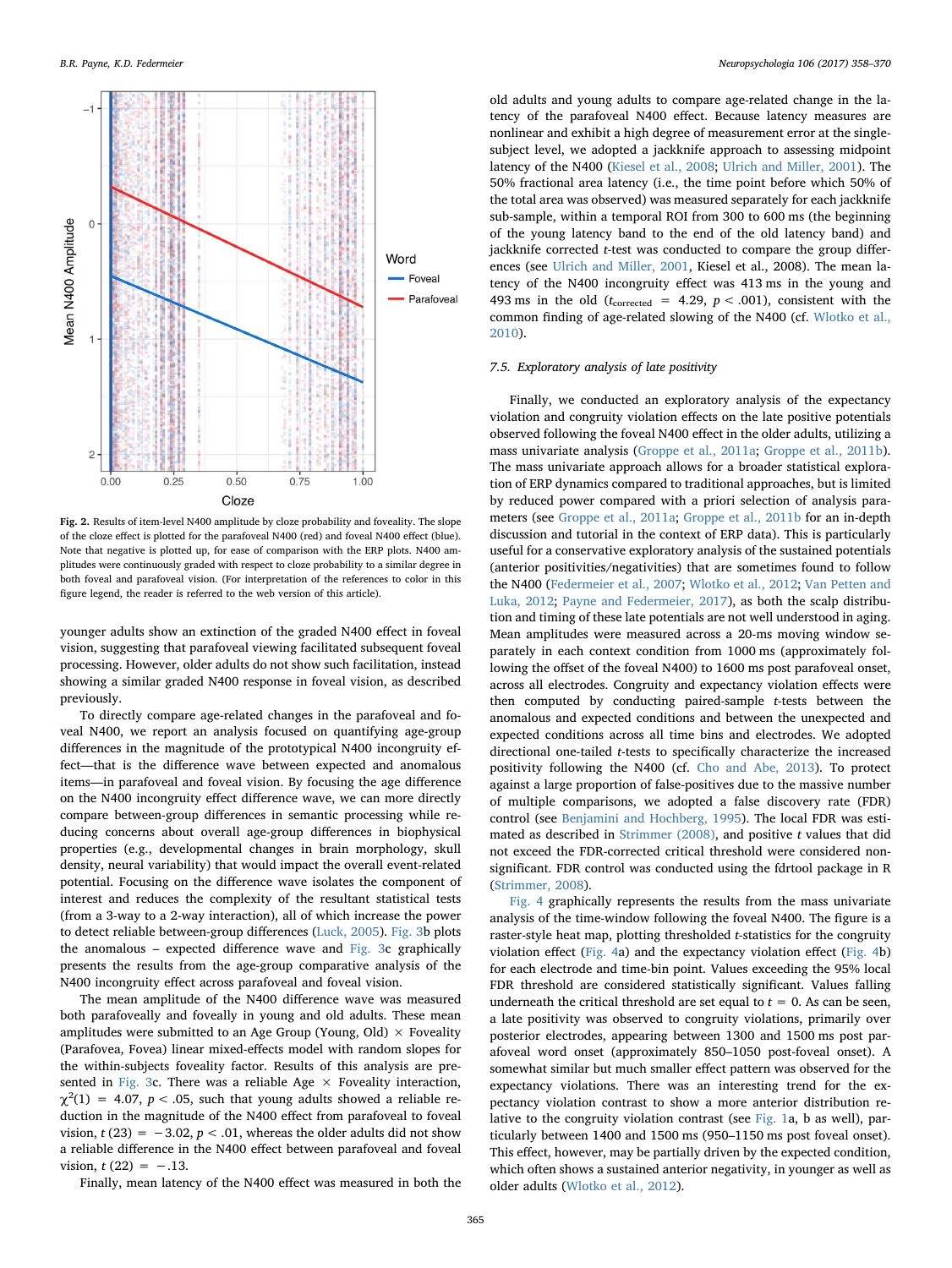<span id="page-8-0"></span>

Fig. 3. Age-group comparison of foveal and parafoveal N400 effects. a) Long grand -average ERPs at a representative midline parietal electrode as a function of target word expectancy and Age. b) Difference wave of the canonical N400 congruity violation (Anomalous vs Expected) overlaid separately for young and old. c) Age-group comparison of the mean N400 congruity violation effect in foveal and parafoveal vision. Young group data original reported in [Stites et al. \(2017\).](#page-12-31)

# 8. Discussion

The aim of the current study was to investigate the impact of contextual constraints on electrophysiological indices of parafoveal and foveal semantic processing in aging. Specifically, we tested whether older adults showed evidence for a graded sensitivity to semantic constraints in parafoveal vision, as in the young, and whether older adults could use parafoveal preview information to facilitate subsequent foveal semantic processing, as has been observed in young adults ([Stites et al., 2017](#page-12-31)). First, we observed robust and graded context-related N400 modulations in parafoveal vision in older adults, suggesting that semantic access to parafoveally presented words is preserved in aging. The N400 to parafoveally presented targets was largest for words that violated the semantic congruity of the prior context, but was also large to words that were plausible but violated strong semantic expectations. Moreover, a single-trial analysis revealed a reliable graded impact of cloze probability on the N400 to parafoveally presented words, consistent with prior findings in the young.

<span id="page-8-1"></span>

**Anomalous vs Expected** 

Fig. 4. Results of the mass-univariate test of the congruity and expectancy violations in parafoveal and foveal vision in older adults. Raster-style heat-map plots the local FDR controlled one-tailed t-tests of the expectancy and congruity violation effects. Results are presented in 20-ms bins beginning around the offset of the foveal N400 and extending until the end of the epoch. Anterior electrodes are depicted in the upper portion of the figure, medial electrodes are presented in the center, and posterior electrodes are presented in the lower portions of each panel.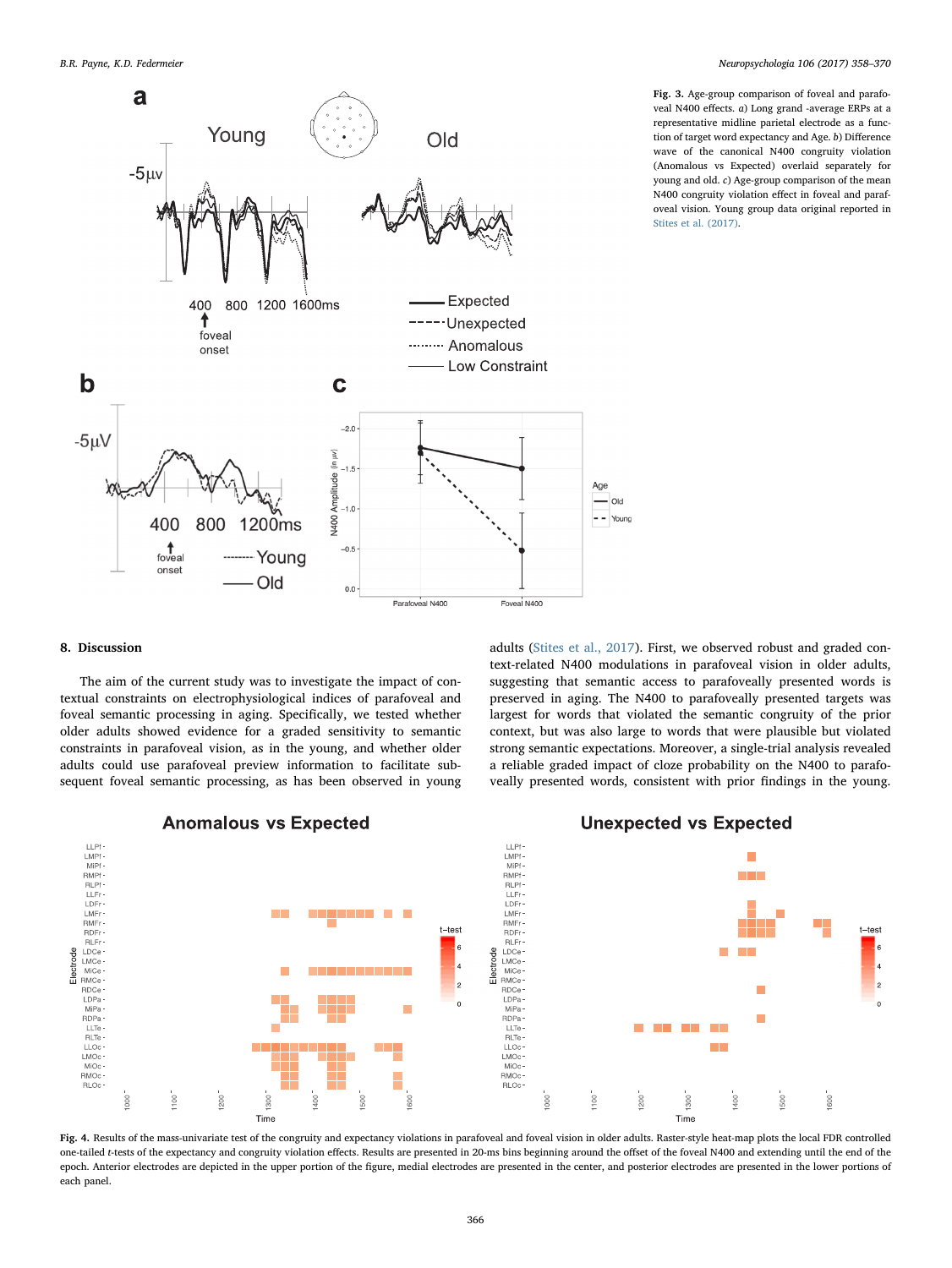Importantly, the pattern and magnitude of this effect in the older adults was remarkably similar to what is found in young adults reading the same exact sentences ([Fig. 3](#page-8-0) and [Stites et al., 2017](#page-12-31)). Thus, despite agerelated changes in visual acuity and parafoveal word processing ([Rayner et al., 2006](#page-12-18); [Payne and Stine-Morrow, 2012](#page-12-19)), these findings suggest that, at least under some circumstances, older readers can extract high-level aspects of semantics from parafoveal vision to a similar degree as their younger counterparts.

Although parafoveal semantic processing per se was preserved in aging, age differences were found in the subsequent foveal viewing of the critical word. When the targets appeared subsequently in foveal vision (on the following triad), there was again a robust N400 effect, similar in magnitude to what had been observed when those words had first appeared in parafoveal vision. This pattern is strikingly different from what is observed in younger adults, who show facilitation in the foveal N400 effect when the word is preceded by a valid parafoveal preview [\(Barber et al., 2011; Stites et al., 2017; Dimigen et al., 2012;](#page-11-8) [Li](#page-11-23) [et al., 2015](#page-11-23); [Kornrumpf et al., 2016\)](#page-11-47). Importantly, in addition to the global reduction in the magnitude of the N400 previously reported in the literature on young adults, [Stites et al. \(2017\)](#page-12-31) additionally showed that the graded semantic expectancy effects seen for items when they were parafoveally previewed were nearly abolished when young adults then viewed these items foveally. These findings have been taken as evidence that parafoveal semantic representations are rapidly integrated with foveal processing to facilitate subsequent semantic access. In contrast, the robust foveal N400 effect observed in older adults in the current study suggests that the semantic features of the critical word are being re-accessed and reactivated in foveal vision, despite a robust parafoveal semantic preview.

Thus, the locus of parafoveal processing difficulties in aging do not appear to occur during parafoveal perception per se, as had been previously suggested [\(Rayner et al., 2006, 2009, 2010;](#page-12-5) [Payne and Stine-](#page-12-19)[Morrow, 2012](#page-12-19)), but rather in the rapid use of parafoveal information to facilitate foveal semantic processing. Because the parafoveal preview benefit in eye-tracking at least partially conflates these stages of processing, ERPs provide a useful tool for decomposing these separate stages. One interesting implication of these findings is that the previously observed attenuated preview benefit in aging [\(Rayner et al.,](#page-12-22) [2010;](#page-12-22) [Payne and Stine-Morrow, 2016\)](#page-12-17) may not be due to a reduced perceptual span but rather to a reduced efficiency in rapidly using the information derived from parafoveal vision to directly modulate foveal processing. An open question is whether the facilitation of foveal N400 effects found in the presence of a valid semantic parafoveal preview reflects a kind of repetition priming (e.g., [Holcomb and Grainger, 2007\)](#page-11-54) across parafoveal and foveal vision, and whether this effect reflects agerelated changes in the magnitude of repetition priming effects across the visual field.

Within current models of attentional control and reading, such as the EZ-Reader model ([Reichle et al., 2003](#page-12-48)), age-related changes in foveal and parafoveal processing have been modeled by assuming older adults adopt a riskier reading strategy ([Rayner et al., 2006](#page-12-18)). According to this argument, older adults will adopt a strategy of relying more on parafoveal information coupled with higher-order contextual constraints to "guess" the identity of upcoming words. However, because of age-related declines in parafoveal vision, parafoveal information is incomplete and noisy, and thus less effective in aiding older adults' ongoing processing, resulting in a higher degree of disruption to normal reading. If older adults did have more difficulty with parafoveal perception per se, we would have expected to observed a reduced influence of context on the parafoveal N400 in aging. Instead, we saw robust parafoveal N400 effects in older adults, suggesting preserved semantic access of parafoveal words in aging. Moreover, if older adults were simply using the constraining contexts to "guess" the identity of the parafoveally presented word and then using partial orthographic information from parafoveal vision to confirm or deny that guess, then we should have observed that all non-predictable target words elicited

similarly strong N400 activity and not a clearly contextually graded N400 (see also [Barber et al., 2011](#page-11-55); [Stites et al., 2017](#page-12-31)). Instead, we found that parafoveal semantic processing was well preserved in older adulthood, with both young and old adults showing qualitatively similar, graded sensitivity to parafoveal targets. We take these findings as arguing against this idea that older adults can't access information effectively in the parafovea and thus must simply guess. Indeed, our finding that parafoveal processing is preserved in aging is also consistent with recent work indicating that older adults can show sensitivity to words in extreme parafoveal vision, as far out as two words to the right of the currently foveated word ([Risse and Kliegl, 2011\)](#page-12-49), that older adults do not always elicit such "risky" reading behavior [\(Choi](#page-11-16) [et al., 2017\)](#page-11-16), and that they show robust parafoveal preview benefits when foveal difficulty is reduced ([Payne and Stine-Morrow, 2012](#page-12-19)), as would be the case in the highly constraining sentence contexts and short simple foveal pre-target words of the current study.

Drawing on theories of parafoveal-foveal processing from eyemovement studies, which posit a stage of trans-saccadic parafoveal-tofoveal integration ([Rayner et al., 2009\)](#page-12-5), we hypothesize that the reduced N400 in foveal vision following parafoveal processing of the same stimulus at least partially reflects this integration process, wherein a parafoveal semantic representation is activated and thus does not have to be activated again to the same degree in foveal vision ([Stites](#page-12-31) [et al., 2017\)](#page-12-31). Crucially, older adults do not show this priming in foveal vision, suggesting that aging impairs this process of parafoveal-foveal integration—that is, using semantic features activated to parafoveal words to facilitate semantic processing when it appears in foveal vision.

[Risse and Kliegl \(2011\)](#page-12-49) have argued that, rather than an overall reduction in parafoveal processing, older adults instead show reductions in rapidly modulating distributed attention in response to variations in lexical properties of words in parafoveal and foveal vision. This argument is consistent with other work suggesting that age-related changes in foveal and parafoveal inhibition result in reduced flexibility to respond to changes in foveal and parafoveal vision [\(Laubrock et al.,](#page-11-56) [2006\)](#page-11-56). This idea that older adults are less flexible in modulating current foveal processing in response to parafoveal demands is somewhat consistent with this work, but the present findings isolate the stage of difficulty not to difficulties in the allocation of visual attention per se but to a difficulty in integrating parafoveal information into subsequent foveal processing, a feature which [Risse and Kliegl \(2011\)](#page-12-49) have suggested may be preserved in aging. Thus, even if older adults are capable of dynamically modulating visual attention in a compensatory manner, such as relying more strongly on parafoveal visual representations ([Rayner et al., 2013](#page-12-21); [Risse and Kliegl, 2011](#page-12-49)), this does not appear to result in a facilitation of subsequent foveal processing of these targets.

We speculate that this reduction in parafoveal-to-foveal integration may be driven in part by changes in properties of visual short-term sensory memory in normative aging. Under this account, although parafoveal information is processed without major decrements in older adults, the parafoveal visual representation is not sustained to be carried over to foveal vision in such a way as to aid in subsequent foveal processing. Aging has been associated with declines in multiple aspects of visual STM, including capacity [\(Brockmole and Logie, 2013](#page-11-57)), maintenance in the face of decay [\(Cowan et al., 2006\)](#page-11-24), and feature binding (i.e., maintaining the associations between object features; [Peich et al.,](#page-12-50) [2013\)](#page-12-50), as well as in low-level aspects of maintaining temporal order in visual and auditory iconic sensory memory ([Fogerty et al., 2010](#page-11-58); [Fogerty et al., 2016; Walsh and Thompson, 1978](#page-11-59)). One possibility is that age-related deficits in medial-temporal-lobe mediated associative memory functioning [\(Bender et al., 2010](#page-11-60); [Mayes et al., 2007\)](#page-12-51) result in the loss of order information that binds parafoveal visual representations to subsequent foveal representations. On this view, in younger adults, parafoveal and foveal visual representations are linked across successive saccades, resulting in fluent reading. However with aging, foveal lexical processing is carried out automatically, activating a novel event representation that is not dependent upon the prior parafoveal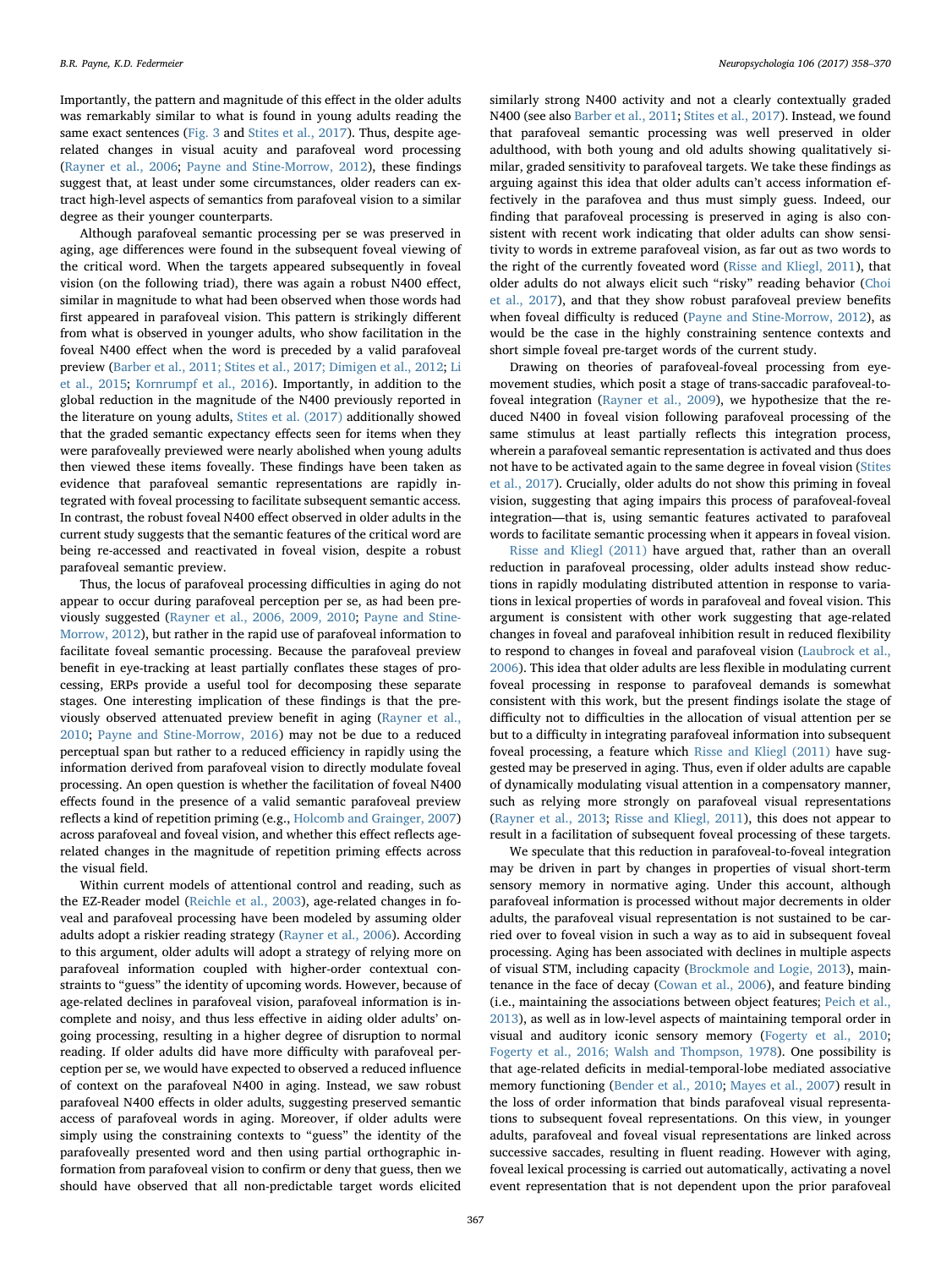### information.

Related to the finding of reduced neural facilitation from sensory STM representations, Fabiani and colleagues [\(Fabiani et al., 2006;](#page-11-61) [Kazmerski et al., 2005;](#page-11-61) [Fabiani, 2012](#page-11-11)) have shown that older adults show reduced flexibility in adapting to rapidly presented trains of sensory stimuli, which they argue underpins poor attentional control in older adults. In these studies, young and older adults are instructed to ignore repeated trains of auditory stimuli while performing a secondary task. Whereas young adults are able to suppress sensory processing of these stimuli, as indicated by reduced sensory potentials, older adults do not habituate sensory processing even after trains of thousands of stimuli, processing each incoming auditory stimulus as a novel event. This lack of sensory- memory-based habituation may additionally contribute to the foveal semantic effects observed in the current study: despite robust parafoveal semantic access of the targets immediately prior to foveal viewing, the N400 does not habituate in aging, and instead is reprocessed as a novel event. Whether or not these age-related deficits in parafoveal-foveal integration during reading reflect generalized age-related deficits of top-down attentional control or visualsensory STM remain to be seen. However, given the striking similarity of these findings and the robust effects of aging on cortical networks of top-down attentional control (see [Madden, 2007](#page-12-52) for a review), such broader attentional mechanisms should be considered in the research on aging and visual language processing. One reason why there may be a dearth of consideration of such sensory STM mechanisms in the current literature is that these iconic visual STM-dependent processes are currently not represented in most models of attention control in reading, which instead focus largely on the allocation of visual attention (see [Payne et al., 2016](#page-12-25) for a related discussion).

In our exploratory analysis of potentials following the foveal N400 effects, we also observed a sustained late positivity that varied based on the relationship of the target word to the sentential context. Prior work has implicated these late positive potentials in aspects of higher-level semantic processing, establishing the existence of additional neural activity engaged as a result of encountering semantic expectancy and congruity violations. At the same time, the mechanisms underlying these effects are not well understood. For instance, late positivites with an anterior distribution have been linked to (plausible) prediction violations (e.g., [Federmeier et al., 2007](#page-11-33); [Payne and Federmeier, 2017](#page-12-26)), whereas semantic anomalies tend to elicit a posterior P600-like potential following the N400 (see [Van Petten and Luka, 2012](#page-12-41) for a review). However, these late positivites are not always observed ([Van](#page-12-41) [Petten and Luka, 2012](#page-12-41)), and their role in language comprehension in aging is not well understood. The fact that older adults showed a posterior late positive potential following foveal (but not parafoveal) presentation of semantically anomalous targets suggests that foveal viewing appears to be necessary to elicit such late P600-like activity and is consistent with the idea that these potentials may reflect integration processes that require central attention (cf. [Batterink and](#page-11-62) [Neville, 2013\)](#page-11-62), whereas the N400 may reflect more automatic access to semantics [\(Kutas and Federmeier, 2011\)](#page-11-30). Whether the late anteriorly distributed positivity to foveal prediction violations observed in older adults in the current study reflects a sensitivity to prediction violations or instead a negativity that has been observed to expected words completing strongly constraining contexts [\(Wlotko and Federmeier,](#page-12-42) [2012\)](#page-12-42) remains an open question for future research.

One important criticism of the flanker ERP paradigm – and, indeed, all RSVP ERP studies of language – is that they are not naturalistic, and, as such, that task-related demands may result in effects that are not associated with normal processing during reading. For instance, fixed presentation rates mean that the distribution of processing time across words is different from that in natural reading and that people cannot pace the input to meet with processing needs. Here, stimulus durations were comparable with fixation times during natural reading [\(Rayner,](#page-12-53) [1998;](#page-12-53) [Rayner, 2009\)](#page-12-0), but word-to-word presentation rates were slower than typical, albeit similar to the pacing that participants tend to selfselect for RSVP reading [\(Payne and Federmeier, 2017\)](#page-12-26). Indeed, this difference between the slower SOA of ERP studies and fixation durations may in part account for differences between eye-tracking and ERP studies. However, a growing eye-tracking literature using constraining sentence contexts (as in the current study) and plausibility violations have reliably found evidence for parafoveal semantic processing ([Schotter et al., 2015](#page-12-12); [Veldre and Andrews, 2015](#page-12-13)), consistent with the ERP literature ([Barber et al., 2010, 2013](#page-11-8) [Stites et al., 2017\)](#page-12-31). Additionally, the lack of motor programming in the flanker ERP paradigm may impact the allocation of attention during reading. For instance, [Kornrumpf et al. \(2016\)](#page-11-47) compared results in a word recognition task using both the flanker ERP paradigm and through co-registering ERPs and eye-movements. They found stronger parafoveal modulation during eye-movement control than when the eyes were fixed, and thus argued that motor programming modulates the magnitude of attentional allocation to parafoveal vision. In this sense, our findings may be overly conservative with respect to the allocation of attention to parafoveal processing, Nevertheless, other studies have found considerable overlap between eye-movement-based and flanker ERP paradigms ([Payne et al., 2016; López-Peréz et al., 2016\)](#page-11-41), and have shown that the flanker ERP paradigm elicits a right visual-field bias (in English), consistent with the perceptual span in reading ([Simola et al., 2009; Barber](#page-11-8) [et al., 2010](#page-11-8)).

Finally, one important benefit to the flanker ERP paradigm is that it provides a method for continuously tracking brain activity during (and between) parafoveal and foveal processing across long time-scales. Although there is a growing literature using electrophysiological methods to examine parafoveal processing in reading, very few of these studies have been able to measure longer-latency and/or sustained responses that may play a critical role in attentional control during reading. When FRPs are used, eye-movement activity obscures the examination of long-latency responses (see e.g., Dimigen [et al., 2012\)](#page-11-3). In free reading, progressive and regressive eye-movements quickly follow the onset of fixations, such that the observation of activity after  $\sim$ 350–450 ms post-fixation is contaminated by cortical component overlap due to subsequent sensory processing of the following saccade target, which will vary across subjects and items in a largely unpredictable manner. FRP studies have thus focused on very early activity. Because the flanker ERP paradigm utilizes a linear fixed presentation, subsequent stimulus-aligned processes are additive, and thus flanker ERPs can be examined across multiple words. Therefore, longlatency components can be examined without considerable unpredictable component overlap. The ability to examine such late slow potentials across parafoveal and foveal viewing is particularly important given that these late post-N400 potentials have played a growing role in understanding the neural basis of higher-order language processing [\(Van Petten and Luka, 2012](#page-12-41)).

In conclusion, information extraction and integration across parafoveal and foveal vision during reading is a complex, interactive, multistaged, and temporally extended process, and as such, there are likely to be multiple sources of age-related changes in these processes that impact comprehension. The current study suggests that although parafoveal semantic processing per se appears to be preserved with advancing age, the rapid integration of parafoveal and foveal semantic representations is compromised with aging, resulting in older adults reprocessing the semantics of foveally presented words despite intact parafoveal semantic access. Although there is a substantial behavioral literature describing basic aspects of visual processing and attention allocation in reading, one issue that has been elusive is how higherlevel language processes interact with visual processing and attention mechanisms, particularly in aging. Event-related brain potentials offer a window into such parafoveal-foveal dynamics that are not readily observed with other behavioral or neuroimaging measures of language comprehension.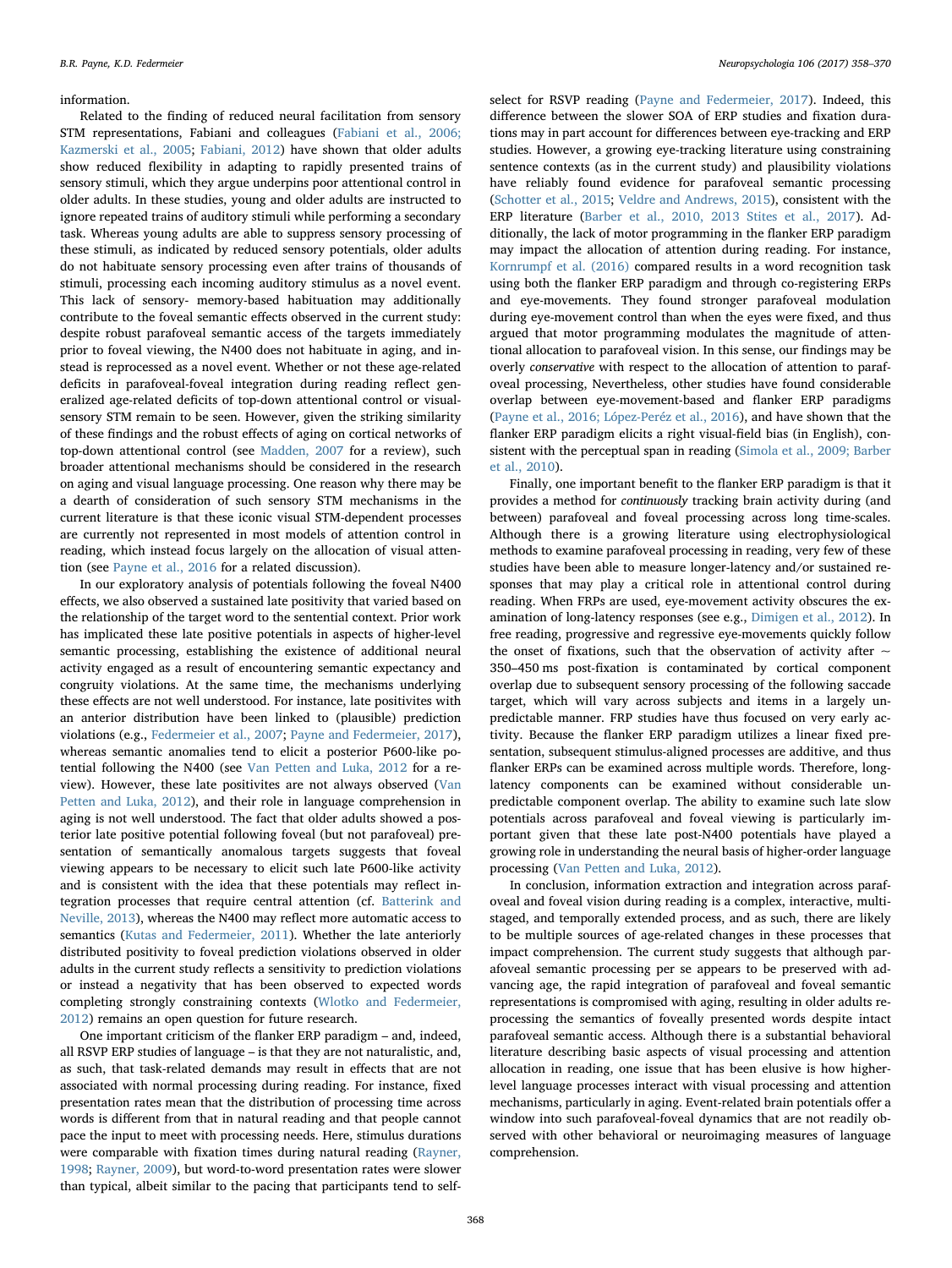### References

- <span id="page-11-6"></span>[Altarriba, J., Kambe, G., Pollatsek, A., Rayner, K., 2001. Semantic codes are not used in](http://refhub.elsevier.com/S0028-3932(17)30373-1/sbref1) [integrating information across eye](http://refhub.elsevier.com/S0028-3932(17)30373-1/sbref1) fixations in reading: evidence from fluent Spanish-[English bilinguals. Percept. Psychophys. 63, 875](http://refhub.elsevier.com/S0028-3932(17)30373-1/sbref1)–890.
- <span id="page-11-29"></span>Baccino, T., Manunta, Y., 2005. Eye-fi[xation-related potentials: insight into parafoveal](http://refhub.elsevier.com/S0028-3932(17)30373-1/sbref2) [processing. J. Psychophysiol. 19, 204](http://refhub.elsevier.com/S0028-3932(17)30373-1/sbref2)–215.
- <span id="page-11-14"></span>[Ball, K.K., Beard, B.L., Roenker, D.L., Miller, R.L., Griggs, D.S., 1988. Age and visual](http://refhub.elsevier.com/S0028-3932(17)30373-1/sbref3) search: expanding the useful fi[eld of view. JOSA A 5, 2210](http://refhub.elsevier.com/S0028-3932(17)30373-1/sbref3)–2219.
- <span id="page-11-35"></span>[Balota, D.A., Yap, M.J., Hutchison, K.A., Cortese, M.J., Kessler, B., Loftis, B., Treiman, R.,](http://refhub.elsevier.com/S0028-3932(17)30373-1/sbref4) [2007. The English lexicon project. Behav. Res. Methods 39, 445](http://refhub.elsevier.com/S0028-3932(17)30373-1/sbref4)–459.
- <span id="page-11-9"></span>Barber, H.A., van der Meij, M., Kutas, M., 2013. An electrophysio- logical analysis of contextual and temporal constraints on parafoveal word processing.

<span id="page-11-8"></span>Psychophysiology 50, 48–59. [http://dx.doi.org/10.1111/j.1469-8986.2012.01489.x.](http://dx.doi.org/10.1111/j.1469-8986.2012.01489.x) Barber, H.A., Doñamayor, N., Kutas, M., Münte, T., 2010. Parafoveal N400 effect during sentence reading. Neurosci. Lett. 479, 152-156. [http://dx.doi.org/10.1016/j.neulet.](http://dx.doi.org/10.1016/j.neulet.2010.05.053) [2010.05.053](http://dx.doi.org/10.1016/j.neulet.2010.05.053).

<span id="page-11-55"></span>Barber, H.A., Ben-Zvi, S., Bentin, S., Kutas, M., 2011. Parafoveal perception during sentence reading? An ERP paradigm using rapid serial visual presentation (RSVP) with flankers. Psychophysiology 48, 523–531. [http://dx.doi.org/10.1111/j.1469-8986.](http://dx.doi.org/10.1111/j.1469-8986.2010.01082.x) [2010.01082.x.](http://dx.doi.org/10.1111/j.1469-8986.2010.01082.x)

<span id="page-11-44"></span>Barr, D.J., 2013. Random eff[ects structure for testing interactions in linear mixed-e](http://refhub.elsevier.com/S0028-3932(17)30373-1/sbref8)ffects [models. Front. Psychol. 4.](http://refhub.elsevier.com/S0028-3932(17)30373-1/sbref8)

<span id="page-11-45"></span>[Barr, D.J., Levy, R., Scheepers, C., Tily, H.J., 2013. Random e](http://refhub.elsevier.com/S0028-3932(17)30373-1/sbref9)ffects structure for confi[rmatory hypothesis testing: keep it maximal. J. Mem. Lang. 68, 255](http://refhub.elsevier.com/S0028-3932(17)30373-1/sbref9)–278. Bates, D.M., 2010. lme4: Mixed-Effects Modeling with R.

- <span id="page-11-46"></span><span id="page-11-43"></span>Bates, D., Kliegl, R., Vasishth, S., Baayen, H. 2015. Parsimonious mixed models, 1506, 04967 (arXiv preprint arXiv).
- <span id="page-11-62"></span>[Batterink, L., Neville, H.J., 2013. The human brain processes syntax in the absence of](http://refhub.elsevier.com/S0028-3932(17)30373-1/sbref10) [conscious awareness. J. Neurosci. 33, 8528](http://refhub.elsevier.com/S0028-3932(17)30373-1/sbref10)–8533.
- <span id="page-11-60"></span>[Bender, A.R., Naveh-Benjamin, M., Raz, N., 2010. Associative de](http://refhub.elsevier.com/S0028-3932(17)30373-1/sbref11)ficit in recognition [memory in a lifespan sample of healthy adults. Psychol. Aging 25, 940](http://refhub.elsevier.com/S0028-3932(17)30373-1/sbref11)–948.
- <span id="page-11-53"></span>[Benjamini, Y., Hochberg, Y., 1995. Controlling the false discovery rate: a practical and](http://refhub.elsevier.com/S0028-3932(17)30373-1/sbref12) [powerful approach to multiple testing. J. R. Stat. Soc. Ser. B: Methodol. 57, 289](http://refhub.elsevier.com/S0028-3932(17)30373-1/sbref12)–300.
- <span id="page-11-32"></span>[Benton, A.L., Hamsher, K., 1978. Multilingual Aphasia Examination. University of Iowa](http://refhub.elsevier.com/S0028-3932(17)30373-1/sbref13) [Hospitals, Iowa City.](http://refhub.elsevier.com/S0028-3932(17)30373-1/sbref13)
- <span id="page-11-4"></span>[Bertram, R., Hyönä, J., 2007. The interplay between parafoveal preview and morpholo](http://refhub.elsevier.com/S0028-3932(17)30373-1/sbref14)[gical processing in reading. In: van Gompel, R.P.G., Fischer, M.H., Murray, W.S., Hill,](http://refhub.elsevier.com/S0028-3932(17)30373-1/sbref14) [R.L. \(Eds.\), Eye Movements: A Window on Mind and Brain. Elsevier, Oxford, pp.](http://refhub.elsevier.com/S0028-3932(17)30373-1/sbref14) 391–[407](http://refhub.elsevier.com/S0028-3932(17)30373-1/sbref14).
- <span id="page-11-57"></span>[Brockmole, J.R., Logie, R.H., 2013. Age-related change in visual working memory: a](http://refhub.elsevier.com/S0028-3932(17)30373-1/sbref15) [study of participants aged 8](http://refhub.elsevier.com/S0028-3932(17)30373-1/sbref15)–75. Front. Psychol. 4, 12.
- <span id="page-11-42"></span>[Brooks, J.L., Zoumpoulaki, A., Bowman, H., 2017. Data-driven region-of-interest selection](http://refhub.elsevier.com/S0028-3932(17)30373-1/sbref16) without infl[ating Type I error rate. Psychophysiology 54, 100](http://refhub.elsevier.com/S0028-3932(17)30373-1/sbref16)–113.
- <span id="page-11-52"></span>[Cho, H.C., Abe, S., 2013. Is two-tailed testing for directional research hypotheses tests](http://refhub.elsevier.com/S0028-3932(17)30373-1/sbref17) [legitimate? J. Bus. Res. 66, 1261](http://refhub.elsevier.com/S0028-3932(17)30373-1/sbref17)–1266.
- <span id="page-11-16"></span>[Choi, W., Lowder, M.W., Ferreira, F., Swaab, T.Y., Henderson, J.M., 2017. E](http://refhub.elsevier.com/S0028-3932(17)30373-1/sbref18)ffects of word [predictability and preview lexicality on eye movements during reading: a comparison](http://refhub.elsevier.com/S0028-3932(17)30373-1/sbref18) [between young and older adults. Psychol. Aging 32, 232](http://refhub.elsevier.com/S0028-3932(17)30373-1/sbref18)–242.

<span id="page-11-0"></span>[Clifton, C., Ferreira, F., Henderson, J.M., Inho](http://refhub.elsevier.com/S0028-3932(17)30373-1/sbref19)ff, A.W., Liversedge, S.P., Reichle, E.D., [Schotter, E.R., 2016. Eye movements in reading and information processing: Keith](http://refhub.elsevier.com/S0028-3932(17)30373-1/sbref19) [Rayner's 40 year legacy. J. Mem. Lang. 86, 1](http://refhub.elsevier.com/S0028-3932(17)30373-1/sbref19)–19.

<span id="page-11-24"></span>[Cowan, N., Naveh-Benjamin, M., Kilb, A., Saults, J.S., 2006. Life-span development of](http://refhub.elsevier.com/S0028-3932(17)30373-1/sbref20) [visual working memory: when is feature binding di](http://refhub.elsevier.com/S0028-3932(17)30373-1/sbref20)fficult? Dev. Psychol. 42, 1089.

<span id="page-11-21"></span>Cutter, M.G., Drieghe, D., Liversedge, S.P., 2015. How is information integrated across fixations in reading? In: The Oxford Handbook of Reading. Oxford University Press, USA, p. 245.

<span id="page-11-38"></span>[Dale, A.M., 1994. Source Localization and Spatial Discriminant Analysis of Event-related](http://refhub.elsevier.com/S0028-3932(17)30373-1/sbref21) [Potentials: Linear Approaches. University of California, San Diego, La Jolla, CA.](http://refhub.elsevier.com/S0028-3932(17)30373-1/sbref21)

<span id="page-11-36"></span>Davies, M., 2008. The Corpus of Contemporary American English: 450 Million Words, 1990–2012. (2011-11-12), (2012-03-03). 〈<http://corpus.byu.edu>〉.

<span id="page-11-40"></span>DeLong, K.A., Quante, L., Kutas, M., 2014. Predictability, plausibility, and two late ERP positivities during written sentence comprehension. Neuropsychologia 61, 150–162. [http://dx.doi.org/10.1016/j.neuropsychologia.2014.06.016.](http://dx.doi.org/10.1016/j.neuropsychologia.2014.06.016)

<span id="page-11-3"></span>[Dimigen, O., Kliegl, R., Sommer, W., 2012. Trans-saccadic parafoveal preview bene](http://refhub.elsevier.com/S0028-3932(17)30373-1/sbref23)fits in fluent reading: a study with fi[xation-related brain potentials. NeuroImage 62,](http://refhub.elsevier.com/S0028-3932(17)30373-1/sbref23) 381–[393](http://refhub.elsevier.com/S0028-3932(17)30373-1/sbref23).

[Dimigen, O., Sommer, W., Hohlfeld, A., Jacobs, A.M., Kliegl, R., 2011. Coregistration of](http://refhub.elsevier.com/S0028-3932(17)30373-1/sbref24) [eye movements and EEG in natural reading: analyses and review. J. Exp. Psychol.:](http://refhub.elsevier.com/S0028-3932(17)30373-1/sbref24) [Gen. 140, 552](http://refhub.elsevier.com/S0028-3932(17)30373-1/sbref24).

<span id="page-11-18"></span>Drieghe, D., 2011. Parafoveal-on-foveal eff[ects in eye movements during reading. In:](http://refhub.elsevier.com/S0028-3932(17)30373-1/sbref25) [Liversedge, S.P., Gilchrist, I.D., Everling, S. \(Eds.\), Oxford Handbook on Eye](http://refhub.elsevier.com/S0028-3932(17)30373-1/sbref25) [Movements. Oxford University Press, Oxford, pp. 839](http://refhub.elsevier.com/S0028-3932(17)30373-1/sbref25)–855.

<span id="page-11-19"></span>[Drieghe, D., Brysbaert, M., Desmet, T., 2005. Parafoveal-on-foveal e](http://refhub.elsevier.com/S0028-3932(17)30373-1/sbref26)ffects on eye move[ments in text reading: Does an extra space make a di](http://refhub.elsevier.com/S0028-3932(17)30373-1/sbref26)fference? Vision Res. 45, 1693–[1706](http://refhub.elsevier.com/S0028-3932(17)30373-1/sbref26).

<span id="page-11-11"></span>[Fabiani, M., 2012. It was the best of times, it was the worst of times: A psychophysio](http://refhub.elsevier.com/S0028-3932(17)30373-1/sbref27)[logist's view of cognitive aging. Psychophysiology 49, 283](http://refhub.elsevier.com/S0028-3932(17)30373-1/sbref27)–304.

<span id="page-11-61"></span>[Fabiani, M., Low, K.A., Wee, E., Sable, J.J., Gratton, G., 2006. Reduced suppression or](http://refhub.elsevier.com/S0028-3932(17)30373-1/sbref28) labile memory? Mechanisms of inefficient fi[ltering of irrelevant information in older](http://refhub.elsevier.com/S0028-3932(17)30373-1/sbref28) [adults. J. Cogn. Neurosci. 18, 637](http://refhub.elsevier.com/S0028-3932(17)30373-1/sbref28)–650.

<span id="page-11-17"></span>Federmeier, [K.D., Kutas, M., Schul, R., 2010. Age-related and individual di](http://refhub.elsevier.com/S0028-3932(17)30373-1/sbref29)fferences in the [use of prediction during language comprehension. Brain Lang. 115, 149](http://refhub.elsevier.com/S0028-3932(17)30373-1/sbref29)–161.

[Federmeier, K.D., McLennan, D.B., Ochoa, E., Kutas, M., 2002. The impact of semantic](http://refhub.elsevier.com/S0028-3932(17)30373-1/sbref30) [memory organization and sentence context information on spoken language](http://refhub.elsevier.com/S0028-3932(17)30373-1/sbref30)

[processing by younger and older adults: an ERP study. Psychophysiology 39,](http://refhub.elsevier.com/S0028-3932(17)30373-1/sbref30) 133–[146](http://refhub.elsevier.com/S0028-3932(17)30373-1/sbref30).

- <span id="page-11-39"></span>[Federmeier, K.D., Van Petten, C., Schwartz, T.J., Kutas, M., 2003. Sounds, words, sen](http://refhub.elsevier.com/S0028-3932(17)30373-1/sbref31)[tences: age-related changes across levels of language processing. Psychol. Aging 18,](http://refhub.elsevier.com/S0028-3932(17)30373-1/sbref31) 858–[872](http://refhub.elsevier.com/S0028-3932(17)30373-1/sbref31).
- <span id="page-11-33"></span>[Federmeier, K.D., Wlotko, E.W., De Ochoa-Dewald, E., Kutas, M., 2007. Multiple e](http://refhub.elsevier.com/S0028-3932(17)30373-1/sbref32)ffects of [sentential constraint on word processing. Brain Res. 1146, 75](http://refhub.elsevier.com/S0028-3932(17)30373-1/sbref32)–84.
- <span id="page-11-13"></span>[Fjell, A.M., Walhovd, K.B., 2010. Structural brain changes in aging: courses, causes and](http://refhub.elsevier.com/S0028-3932(17)30373-1/sbref33) [cognitive consequences. Rev. Neurosci. 21, 187](http://refhub.elsevier.com/S0028-3932(17)30373-1/sbref33)–222.
- <span id="page-11-58"></span>[Fogerty, D., Humes, L.E., Kewley-Port, D., 2010. Auditory temporal-order processing of](http://refhub.elsevier.com/S0028-3932(17)30373-1/sbref34) [vowel sequences by young and elderly listeners. J. Acoust. Soc. America 127,](http://refhub.elsevier.com/S0028-3932(17)30373-1/sbref34) 2509–[2520](http://refhub.elsevier.com/S0028-3932(17)30373-1/sbref34).

<span id="page-11-59"></span>[Fogerty, D., Humes, L.E., Busey, T.A., 2016. Age-related declines in early sensory](http://refhub.elsevier.com/S0028-3932(17)30373-1/sbref35) memory: identifi[cation of rapid auditory and visual stimulus sequences. Front. Aging](http://refhub.elsevier.com/S0028-3932(17)30373-1/sbref35) [Neurosci. 8.](http://refhub.elsevier.com/S0028-3932(17)30373-1/sbref35)

- <span id="page-11-31"></span>[Folstein, M.F., Folstein, S.E., McHugh, P.R., 1975. Mini-mental state](http://refhub.elsevier.com/S0028-3932(17)30373-1/sbref36)": A practical method [for grading the cognitive state of patients for the clinician. J. Psychiatr. Res. 12,](http://refhub.elsevier.com/S0028-3932(17)30373-1/sbref36) 189–[198](http://refhub.elsevier.com/S0028-3932(17)30373-1/sbref36).
- <span id="page-11-34"></span>[Francis, W.N., Kucera, H., 1982. Frequency Analysis of English Usage: Lexicon and](http://refhub.elsevier.com/S0028-3932(17)30373-1/sbref37) [Grammar. Houghton Mi](http://refhub.elsevier.com/S0028-3932(17)30373-1/sbref37)fflin, Boston.

<span id="page-11-12"></span>[Grady, C.L., 2008. Cognitive neuroscience of aging. Ann. N. Y. Acad. Sci. 1124, 127](http://refhub.elsevier.com/S0028-3932(17)30373-1/sbref38)–144.

- <span id="page-11-50"></span>Groppe, D.M., Urbach, T.P., Kutas, M., 2011a. Mass univariate analysis of event-related brain potentials/fields I: a critical tutorial review. Psychophysiology 48, 1711–1725. [http://dx.doi.org/10.1111/j.1469-8986.2011.01273.x.](http://dx.doi.org/10.1111/j.1469-8986.2011.01273.x)
- <span id="page-11-51"></span>[Groppe, D.M., Urbach, T.P., Kutas, M., 2011. Mass univariate analysis of event-related](http://refhub.elsevier.com/S0028-3932(17)30373-1/sbref40) brain potentials/fi[elds II: Simulation studies. Psychophysiology 48 \(12\), 1726](http://refhub.elsevier.com/S0028-3932(17)30373-1/sbref40)–1737.
- <span id="page-11-15"></span>[Henderson, J.M., Ferreira, F., 1990. E](http://refhub.elsevier.com/S0028-3932(17)30373-1/sbref41)ffects of foveal processing difficulty on the per[ceptual span in reading: implications for attention and eye movement control. J. Exp.](http://refhub.elsevier.com/S0028-3932(17)30373-1/sbref41) [Psychol.: Learn. Mem. Cogn. 16, 417.](http://refhub.elsevier.com/S0028-3932(17)30373-1/sbref41)
- <span id="page-11-7"></span>[Hohenstein, S., Laubrock, J., Kliegl, R., 2010. Semantic preview bene](http://refhub.elsevier.com/S0028-3932(17)30373-1/sbref42)fit in eye movements [during reading: a parafoveal fast-priming study. J. Exp. Psychol.: Learn. Mem. Cogn.](http://refhub.elsevier.com/S0028-3932(17)30373-1/sbref42) [36, 1150](http://refhub.elsevier.com/S0028-3932(17)30373-1/sbref42).
- <span id="page-11-54"></span>[Holcomb, P.J., Grainger, J., 2007. Exploring the temporal dynamics of visual word re](http://refhub.elsevier.com/S0028-3932(17)30373-1/sbref43)[cognition in the masked repetition priming paradigm using event-related potentials.](http://refhub.elsevier.com/S0028-3932(17)30373-1/sbref43) [Brain Res. 1180, 39](http://refhub.elsevier.com/S0028-3932(17)30373-1/sbref43)–58.
- <span id="page-11-1"></span>[Hyönä, J., Bertram, R., Pollatsek, A., 2004. Are long compound words identi](http://refhub.elsevier.com/S0028-3932(17)30373-1/sbref44)fied serially via [their constituents? Evidence from an eye movement-contingent display change](http://refhub.elsevier.com/S0028-3932(17)30373-1/sbref44) [study. Mem. Cogn. 32, 523](http://refhub.elsevier.com/S0028-3932(17)30373-1/sbref44)–532.
- <span id="page-11-5"></span>Inhoff[, A.W., Rayner, K., 1986. Parafoveal word processing during eye](http://refhub.elsevier.com/S0028-3932(17)30373-1/sbref45) fixations in reading: eff[ects of word frequency. Percept. Psychophys. 40, 431](http://refhub.elsevier.com/S0028-3932(17)30373-1/sbref45)–439.
- <span id="page-11-20"></span>Inhoff[, A.W., Starr, M., Shindler, K.L., 2000. Is the processing of words during eye](http://refhub.elsevier.com/S0028-3932(17)30373-1/sbref46) fixa[tions in reading strictly serial? Atten. Percept. Psychophys. 62, 1474](http://refhub.elsevier.com/S0028-3932(17)30373-1/sbref46)–1484.
- [Johnson, R.L., Dunne, M.D., 2012. Parafoveal processing of transposed-letter words and](http://refhub.elsevier.com/S0028-3932(17)30373-1/sbref47) [nonwords: evidence against parafoveal lexical activation. J. Exp. Psychol.: Hum.](http://refhub.elsevier.com/S0028-3932(17)30373-1/sbref47) [Percept. Perform. 38, 191](http://refhub.elsevier.com/S0028-3932(17)30373-1/sbref47).
- [Kazmerski, V., Lee, Y., Gratton, G., Fabiani, M., 2005. Evidence for ine](http://refhub.elsevier.com/S0028-3932(17)30373-1/sbref48)fficient sensory fi[ltering mechanisms in aging. J. Cogn. Neurosci. 89](http://refhub.elsevier.com/S0028-3932(17)30373-1/sbref48)–90.
- <span id="page-11-49"></span>Kiesel, A., Miller, J., Jolicœ[ur, P., Brisson, B., 2008. Measurement of ERP latency dif](http://refhub.elsevier.com/S0028-3932(17)30373-1/sbref49)[ferences: A comparison of single-participant and jackknife-based scoring methods.](http://refhub.elsevier.com/S0028-3932(17)30373-1/sbref49) [Psychophysiology 45, 250](http://refhub.elsevier.com/S0028-3932(17)30373-1/sbref49)–274.
- <span id="page-11-2"></span>[Kliegl, R., Hohenstein, S., Yan, M., McDonald, S.A., 2013. How preview space/time](http://refhub.elsevier.com/S0028-3932(17)30373-1/sbref50) translates into preview cost/benefit for fi[xation durations during reading. Q. J. Exp.](http://refhub.elsevier.com/S0028-3932(17)30373-1/sbref50) [Psychol. 66, 581](http://refhub.elsevier.com/S0028-3932(17)30373-1/sbref50)–600.
- <span id="page-11-28"></span>[Kornrumpf, B., Sommer, W., 2015. Modulation of the attentional span by foveal and](http://refhub.elsevier.com/S0028-3932(17)30373-1/sbref51) [parafoveal task load: An ERP study using attentional probes. Psychophysiology 52,](http://refhub.elsevier.com/S0028-3932(17)30373-1/sbref51) 1218–[1227](http://refhub.elsevier.com/S0028-3932(17)30373-1/sbref51).
- <span id="page-11-47"></span>Kornrumpf, B., Niefi[nd, F., Sommer, W., Dimigen, O., 2016. Neural correlates of word](http://refhub.elsevier.com/S0028-3932(17)30373-1/sbref52) [recognition: a systematic comparison of natural reading and rapid serial visual pre](http://refhub.elsevier.com/S0028-3932(17)30373-1/sbref52)[sentation. J. Cogn. Neurosci. 28, 1374](http://refhub.elsevier.com/S0028-3932(17)30373-1/sbref52)–1391.
- <span id="page-11-22"></span>Kretzschmar, F., Bornkessel-Schlesewsky, I., Schlesewsky, M., 2009. Parafoveal versus foveal N400s dissociate spreading activation from contextual fit. NeuroReport 20, 1613–1618. <http://dx.doi.org/10.1097/WNR.0b013e328332c4f4>.

<span id="page-11-41"></span>[Kuperberg, G.R., 2007. Neural mechanisms of language comprehension: Challenges to](http://refhub.elsevier.com/S0028-3932(17)30373-1/sbref54) [syntax. Brain Res. 1146, 23](http://refhub.elsevier.com/S0028-3932(17)30373-1/sbref54)–49.

<span id="page-11-27"></span>[Kutas, M., Hillyard, S.A., 1984. Brain potentials during reading re](http://refhub.elsevier.com/S0028-3932(17)30373-1/sbref55)flect word expectancy [and semantic association. Nature 307, 161](http://refhub.elsevier.com/S0028-3932(17)30373-1/sbref55)–163.

- <span id="page-11-26"></span>[Kutas, M., Federmeier, K.D., 2000. Electrophysiology reveals semantic memory use in](http://refhub.elsevier.com/S0028-3932(17)30373-1/sbref56) [language comprehension. Trends Cogn. Sci. 4, 463](http://refhub.elsevier.com/S0028-3932(17)30373-1/sbref56)–470.
- <span id="page-11-30"></span>Kutas, M., Federmeier, K.D., 2011. Thirty years and counting: finding meaning in the N400 component of the event related brain potential (ERP). Annu. Rev. Psychol. 62, 621–647. [http://dx.doi.org/10.1146/annurev.psych.093008.131123.](http://dx.doi.org/10.1146/annurev.psych.093008.131123)
- <span id="page-11-56"></span>Laubrock, [J., Kliegl, R., Engbert, R., 2006. SWIFT explorations of age di](http://refhub.elsevier.com/S0028-3932(17)30373-1/sbref58)fferences in eye [movements during reading. Neurosci. Biobehav. Rev. 30, 872](http://refhub.elsevier.com/S0028-3932(17)30373-1/sbref58)–884.
- <span id="page-11-10"></span>[Legge, G.E., Ross, J.A., Isenberg, L.M., Lamay, J.M., 1992. Psychophysics of reading.](http://refhub.elsevier.com/S0028-3932(17)30373-1/sbref59) [Clinical predictors of low-vision reading speed. Investig. Ophthalmol. Vis. Sci. 33,](http://refhub.elsevier.com/S0028-3932(17)30373-1/sbref59) 677–[687](http://refhub.elsevier.com/S0028-3932(17)30373-1/sbref59).
- <span id="page-11-23"></span>Li, N., Niefi[nd, F., Wang, S., Sommer, W., Dimigen, O., 2015. Parafoveal processing in](http://refhub.elsevier.com/S0028-3932(17)30373-1/sbref60) [reading Chinese sentences: Evidence from event-related brain potentials.](http://refhub.elsevier.com/S0028-3932(17)30373-1/sbref60) [Psychophysiology 52, 1361](http://refhub.elsevier.com/S0028-3932(17)30373-1/sbref60)–1374.
- <span id="page-11-37"></span>[Lins, O.G., Picton, T.W., Berg, P., Scherg, M., 1993. Ocular artifacts in EEG and event](http://refhub.elsevier.com/S0028-3932(17)30373-1/sbref61)[related potentials I: scalp topography. Brain Topogr. 6, 51](http://refhub.elsevier.com/S0028-3932(17)30373-1/sbref61)–63.
- <span id="page-11-25"></span>[López-Peréz, P.J., Dampuré, J., Hernández-Cabrera, J.A., Barber, H.A., 2016a. Semantic](http://refhub.elsevier.com/S0028-3932(17)30373-1/sbref62) parafoveal-on-foveal effects and preview benefi[ts in reading: evidence from Fixation](http://refhub.elsevier.com/S0028-3932(17)30373-1/sbref62) [Related Potentials. Brain Lang. 162, 29](http://refhub.elsevier.com/S0028-3932(17)30373-1/sbref62)–34.
- <span id="page-11-48"></span>[Luck, S.J., 2005. Ten simple rules for designing ERP experiments. In: Handy, T.C. \(Ed.\),](http://refhub.elsevier.com/S0028-3932(17)30373-1/sbref63) [Event-Related Potentials: A Methods Handbook. MIT Press, Cambridge, MA, pp.](http://refhub.elsevier.com/S0028-3932(17)30373-1/sbref63)